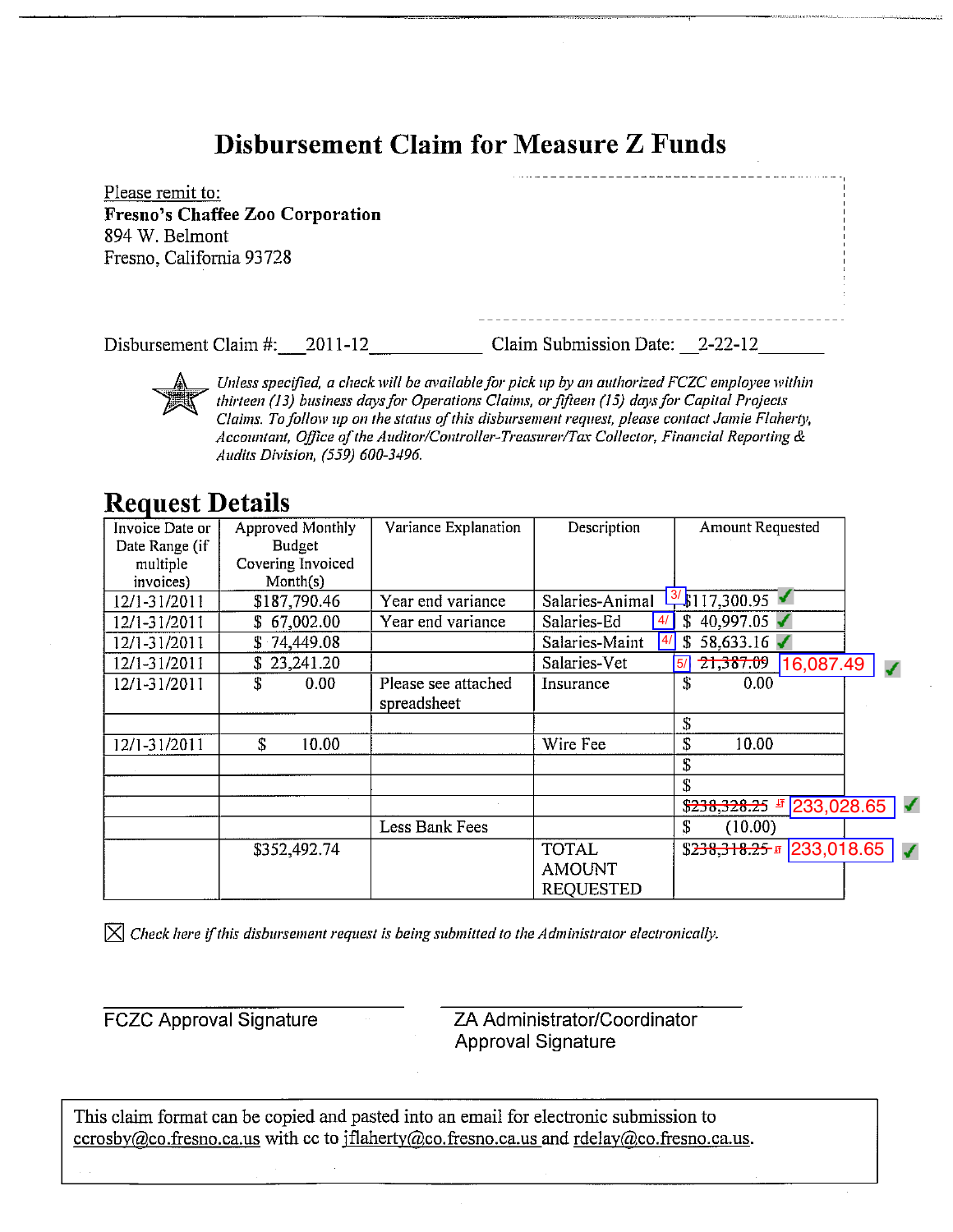### 2/22/2012 3:28:27PM **Fresno's Chaffee Zoo Corporation** Page 1 **Income Statement**

# Note: Submission from Zoo Corp was complete;<br>removed pages with no Measure Z Operations activity.

| Note: Submission from Zoo Corp was complete;<br>removed pages with no Measure Z Operations<br>activity. |                    |                 | December 2011                |                    |                             |                         |                             |
|---------------------------------------------------------------------------------------------------------|--------------------|-----------------|------------------------------|--------------------|-----------------------------|-------------------------|-----------------------------|
|                                                                                                         | 2011 Budget Budget | <b>December</b> | December<br><b>Measure Z</b> | December<br>Actual | <b>YTD</b><br><b>Budget</b> | <b>YTD</b><br>Measure Z | <b>YTD</b><br><b>Actual</b> |
| <b>REVENUE</b>                                                                                          |                    |                 |                              |                    |                             |                         |                             |
| <b>Self Generated Revenue</b>                                                                           |                    |                 |                              |                    |                             |                         |                             |
| Admissions                                                                                              |                    |                 |                              |                    |                             |                         |                             |
| Admissions                                                                                              | \$0.00             | \$0.00          | \$0.00                       | \$0.00             | \$0.00                      | \$0.00                  | \$0.00                      |
| Admissions-Special Events                                                                               | \$6,200.00         | \$416.67        | \$0.00                       | \$0.00             | \$6,200.00                  | \$0.00                  | \$0.00                      |
| <b>Admissions-Visitor Services</b>                                                                      | \$1,466,330.00     | \$59,580.00     | \$0.00                       | \$43,163.75        | \$1,466,330.00              | \$0.00                  | \$1,619,746.96              |
| Over and Under                                                                                          | \$0.00             | \$0.00          | \$0.00                       | \$0.00             | \$0.00                      | \$0.00                  | \$0.00                      |
| Over and Under-Visitor Services                                                                         | \$0.00             | \$0.00          | \$0.00                       | $(\$42.25)$        | \$0.00                      | \$0.00                  | \$379.79                    |
| <b>Total Admissions</b>                                                                                 | \$1,472,530.00     | \$59,996.67     | \$0.00                       | \$43,121.50        | \$1,472,530.00              | \$0.00                  | \$1,620,126.75              |
| Adopt an Animal                                                                                         |                    |                 |                              |                    |                             |                         |                             |
| Adopt An Animal                                                                                         | \$0.00             | \$0.00          | \$0.00                       | \$0.00             | \$0.00                      | \$0.00                  | \$0.00                      |
| Adopt An Animal-Development                                                                             | \$25,000.00        | \$2,250.00      | \$0.00                       | \$3,575.00         | \$25,000.00                 | \$0.00                  | \$24,753.11                 |
| Total Adopt an Animal                                                                                   | \$25,000.00        | \$2,250.00      | \$0.00                       | \$3,575.00         | \$25,000.00                 | \$0.00                  | \$24,753.11                 |
| Board Designated for Endowment                                                                          |                    |                 |                              |                    |                             |                         |                             |
| Board Designated Endowment Income                                                                       | \$0.00             | \$0.00          | \$0.00                       | \$0.00             | \$0.00                      | \$0.00                  | \$0.00                      |
| Board Designated Endowment Income-Deve                                                                  | \$50,000.00        | \$0.00          | \$0.00                       | \$0.00             | \$50,000.00                 | \$0.00                  | \$63,983.90                 |
| <b>Endowment Trust Fund</b>                                                                             | \$0.00             | \$0.00          | \$0.00                       | \$0.00             | \$0.00                      | \$0.00                  | \$0.00                      |
| Total Board Designated for Endowment                                                                    | \$50,000.00        | \$0.00          | \$0.00                       | \$0.00             | \$50,000.00                 | \$0.00                  | \$63,983.90                 |
| Education                                                                                               |                    |                 |                              |                    |                             |                         |                             |
| After School Programs                                                                                   | \$0.00             | \$0.00          | \$0.00                       | \$0.00             | \$0.00                      | \$0.00                  | \$0.00                      |
| After School Programs-Education                                                                         | \$1,200.00         | \$0.00          | \$0.00                       | \$0.00             | \$1,200.00                  | \$0.00                  | \$0.00                      |
| <b>Annual Dues</b>                                                                                      | \$0.00             | \$0.00          | \$0.00                       | \$0.00             | \$0.00                      | \$0.00                  | \$0.00                      |
| Annual Dues-Education                                                                                   | \$0.00             | \$0.00          | \$0.00                       | \$0.00             | \$0.00                      | \$0.00                  | \$0.00                      |
| Annual Dues-Volunteer                                                                                   | \$800.00           | \$0.00          | \$0.00                       | \$845.00           | \$800.00                    | \$0.00                  | \$1,995.00                  |
| Camp Scholarships                                                                                       | \$0.00             | \$0.00          | \$0.00                       | \$0.00             | \$0.00                      | \$0.00                  | \$0.00                      |
| Camp Scholarships-Education                                                                             | \$1,000.00         | \$0.00          | \$0.00                       | \$0.00             | \$1,000.00                  | \$0.00                  | \$3,000.00                  |
| Class Fees                                                                                              | \$0.00             | \$0.00          | \$0.00                       | \$0.00             | \$0.00                      | \$0.00                  | \$0.00                      |
| Class Fees-Volunteer                                                                                    | \$1,200.00         | \$0.00          | \$0.00                       | \$0.00             | \$1,200.00                  | \$0.00                  | \$500.00                    |
| <b>Cookbook Sales</b>                                                                                   | \$0.00             | \$0.00          | \$0.00                       | \$0.00             | \$0.00                      | \$0.00                  | \$0.00                      |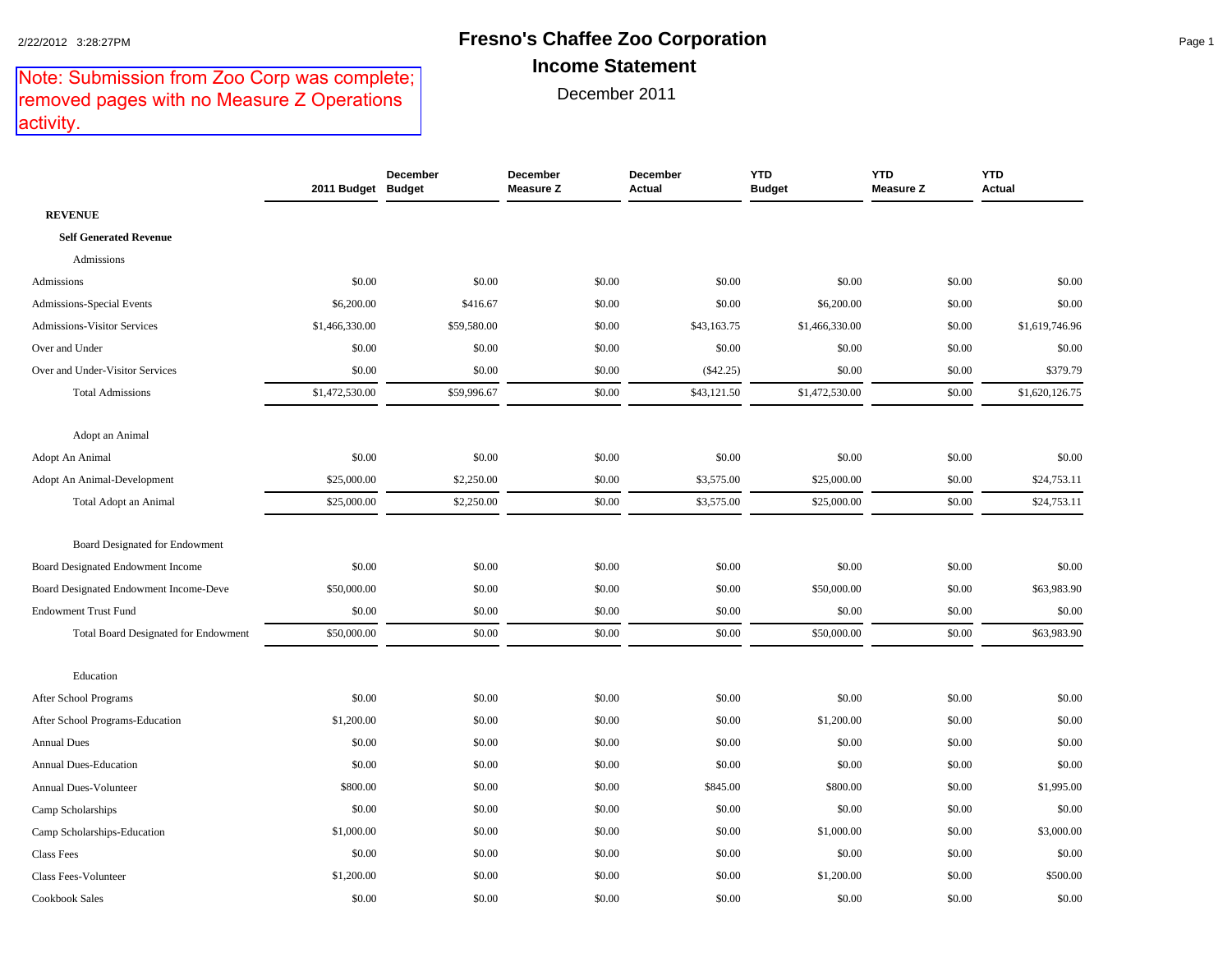# 2/22/2012 3:28:27PM **Fresno's Chaffee Zoo Corporation** Page 9 **Income Statement**

December 2011

|                                        | 2011 Budget Budget | December     | December<br><b>Measure Z</b>  | <b>December</b><br><b>Actual</b> |              | <b>YTD</b><br><b>Budget</b> | <b>YTD</b><br><b>Measure Z</b> | <b>YTD</b><br><b>Actual</b> |
|----------------------------------------|--------------------|--------------|-------------------------------|----------------------------------|--------------|-----------------------------|--------------------------------|-----------------------------|
|                                        |                    |              |                               |                                  |              |                             |                                |                             |
| <b>EXPENSES</b>                        |                    |              |                               |                                  |              |                             |                                |                             |
| <b>OPERATING EXPENSES</b>              |                    |              |                               |                                  |              |                             |                                |                             |
| <b>Personnel Expenses</b>              |                    |              |                               |                                  |              |                             |                                |                             |
| Administration                         |                    |              |                               |                                  |              |                             |                                |                             |
| Benefits-General                       | \$0.00             | \$0.00       | \$0.00                        |                                  | \$0.00       | \$0.00                      | \$0.00                         | \$0.00                      |
| Benefits-Administration                | \$73,000.00        | \$4,745.00   | \$0.00                        |                                  | \$1,722.25   | \$73,000.00                 | \$0.00                         | \$46,584.53                 |
| Payroll Taxes-General                  | \$0.00             | \$0.00       | \$0.00                        |                                  | \$0.00       | \$0.00                      | \$0.00                         | \$0.00                      |
| Payroll Taxes-Administration           | \$45,870.00        | \$5,733.75   | \$0.00                        |                                  | \$2,444.32   | \$45,870.00                 | \$0.00                         | \$27,113.45                 |
| <b>Retirement Contribution-General</b> | \$0.00             | \$0.00       | \$0.00                        |                                  | \$0.00       | \$0.00                      | \$0.00                         | \$0.00                      |
| Retirement Contribution-Administration | \$12,113.00        | \$1,514.13   | \$0.00                        |                                  | \$1,086.51   | \$12,113.00                 | \$0.00                         | \$9,169.73                  |
| Salaries-General                       | \$0.00             | \$0.00       | \$0.00                        |                                  | \$0.00       | \$0.00                      | \$0.00                         | \$81.63                     |
| Salaries-Administration                | \$535,866.00       | \$66,983.25  | \$0.00                        |                                  | \$12,994.22  | \$535,866.00                | \$0.00                         | \$352,538.48                |
| Workers Comp-General                   | \$0.00             | \$0.00       | \$0.00                        |                                  | \$0.00       | \$0.00                      | \$0.00                         | \$0.00                      |
| Workers Comp-Administration            | \$4,960.00         | \$413.66     | \$0.00                        |                                  | \$281.92     | \$4,960.00                  | \$0.00                         | \$2,347.94                  |
| <b>Total Administration</b>            | \$671,809.00       | \$79,389.79  | \$0.00                        |                                  | \$18,529.22  | \$671,809.00                | \$0.00                         | \$437,835.76                |
|                                        |                    |              |                               |                                  |              |                             |                                |                             |
| Animal                                 | \$157,500.00       | \$10,237.50  | $7/$ \$10,521.16              |                                  | \$10,521.16  | \$157,500.00                | \$134,047.52                   | \$134,047.52                |
| Benefits-Animal                        |                    |              |                               |                                  | \$18,911.70  |                             |                                | \$115,180.47                |
| Payroll Taxes-Animal                   | \$118,164.00       | \$14,770.50  | 9/<br>\$18,911.70<br>10/      |                                  |              | \$118,164.00                | \$115,180.47                   |                             |
| Retirement Contribution-Animal         | \$29,677.00        | \$3,709.63   | \$2,337.27<br>12/ \$77,917.26 |                                  | \$2,337.27   | \$29,677.00                 | \$21,853.10                    | \$21,853.10                 |
| Salaries-Animal                        | \$1,220,541.00     | \$152,567.63 | 13/                           |                                  | \$77,917.26  | \$1,220,541.00              | \$1,032,993.61                 | \$1,032,993.61              |
| Workers Comp-Animal                    | \$78,000.00        | \$6,505.20   | \$7,613.56                    |                                  | \$7,613.56   | \$78,000.00                 | \$66,416.68                    | \$66,416.68                 |
| <b>Total Animal</b>                    | \$1,603,882.00     | \$187,790.46 | $\sqrt{1}$ \$117,300.95       | $\overline{11}$                  | \$117,300.95 | \$1,603,882.00              | \$1,370,491.38                 | \$1,370,491.38              |
| Education                              |                    |              |                               |                                  |              |                             |                                |                             |
| <b>Benefits-Education</b>              | \$60,000.00        | \$3,900.00   | $71$ \$3,669.09               |                                  | \$3,669.09   | \$60,000.00                 | \$51,967.74                    | \$51,967.74                 |
| Benefits-Volunteer                     | \$0.00             | \$0.00       | \$0.00                        |                                  | \$0.00       | \$0.00                      | \$0.00                         | \$0.00                      |
| Payroll Taxes-Education                | \$38,231.00        | \$4,778.88   | 9/<br>\$3,806.84              |                                  | \$3,806.84   | \$38,231.00                 | \$34,106.88                    | \$34,106.88                 |
| Payroll Taxes-Volunteer                | \$0.00             | \$0.00       | \$0.00                        |                                  | \$0.00       | \$0.00                      | \$0.00                         | \$0.00                      |
| Retirement Contribution-Education      | \$10,205.00        | \$1,275.63   | $10/$ \$549.53                |                                  | \$549.53     | \$10,205.00                 | \$8,109.34                     | \$8,109.34                  |
| Salaries-Education                     | \$428,124.00       | \$53,515.50  | 12 \$29,800.44                |                                  | \$29,800.44  | \$428,124.00                | \$426,506.00                   | \$426,506.00                |
|                                        |                    |              |                               |                                  |              |                             |                                |                             |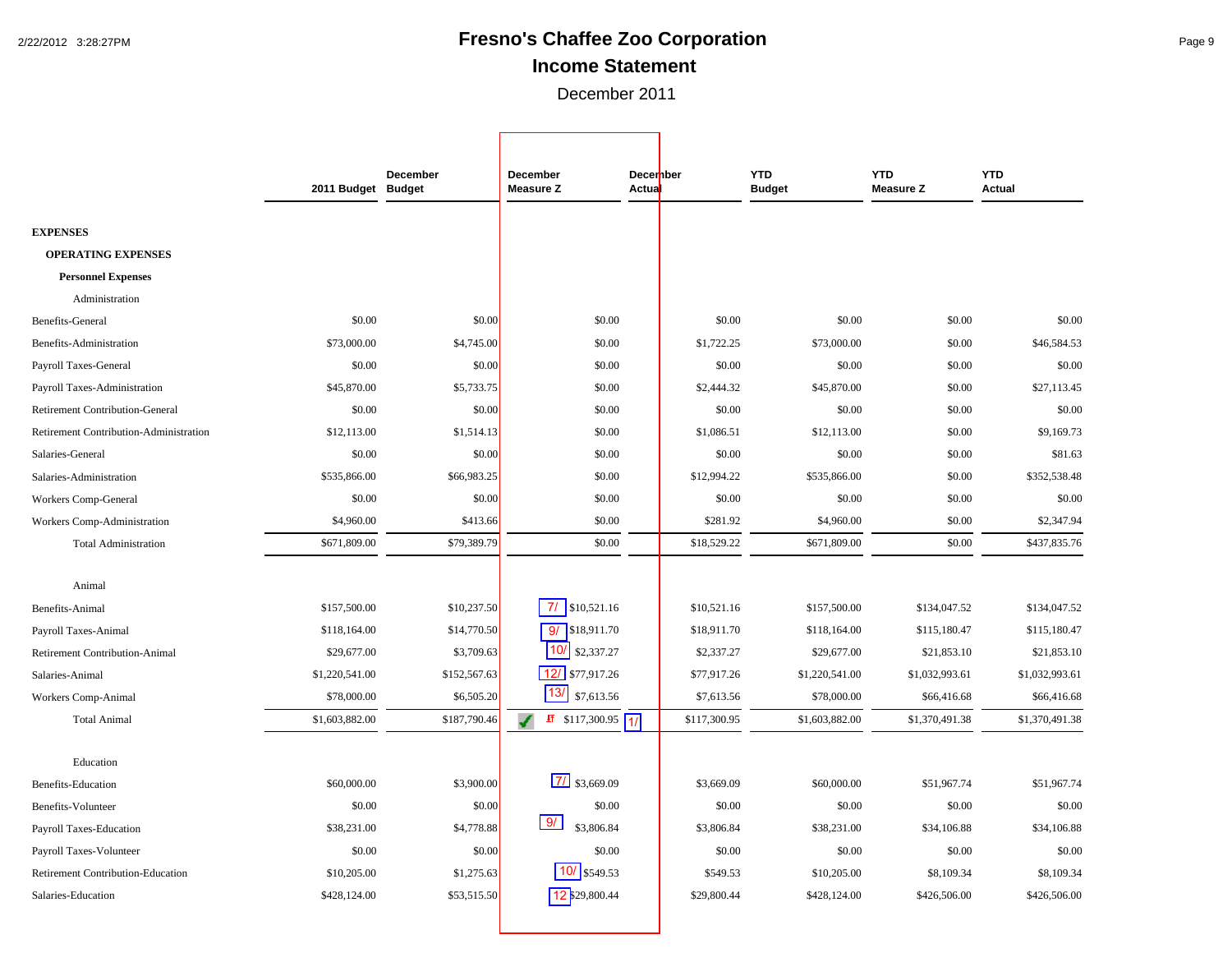# 2/22/2012 3:28:27PM **Fresno's Chaffee Zoo Corporation** Page 10 **Income Statement**

|                                            | 2011 Budget Budget | <b>December</b> | December<br><b>Measure Z</b>  | Actual          | <b>December</b> | <b>YTD</b><br><b>Budget</b> | <b>YTD</b><br><b>Measure Z</b> | <b>YTD</b><br><b>Actual</b> |
|--------------------------------------------|--------------------|-----------------|-------------------------------|-----------------|-----------------|-----------------------------|--------------------------------|-----------------------------|
| Salaries-Volunteer                         | \$0.00             | \$0.00          | \$0.00                        |                 | \$0.00          | \$0.00                      | \$0.00                         | \$0.00                      |
| Workers Comp-Education                     | \$42,350.00        | \$3,531.99      | 14 <sub>l</sub><br>\$3,171.15 |                 | \$3,171.15      | \$42,350.00                 | \$33,154.36                    | \$33,154.36                 |
| Workers Comp-Volunteer                     | \$0.00             | \$0.00          | \$0.00                        |                 | \$0.00          | \$0.00                      | \$0.00                         | \$0.00                      |
| <b>Total Education</b>                     | \$578,910.00       | \$67,002.00     | $$40,997.05$ 1/<br>晒          |                 | \$40,997.05     | \$578,910.00                | \$553,844.32                   | \$553,844.32                |
|                                            |                    |                 |                               |                 |                 |                             |                                |                             |
| Maintenance/Horticulture                   |                    |                 |                               |                 |                 |                             |                                |                             |
| Benefits-Maintenance                       | \$77,500.00        | \$5,037.50      | 6/<br>\$3,485.70              |                 | \$3,485.70      | \$77,500.00                 | \$58,074.58                    | \$58,074.58                 |
| Benefits-Horticulture                      | \$35,500.00        | \$2,307.50      | 6/<br>\$3,045.21              |                 | \$3,045.21      | \$35,500.00                 | \$40,424.63                    | \$40,424.63                 |
| Payroll Taxes-Maintenance                  | \$26,775.00        | \$3,346.88      | 8/<br>\$6,640.07              |                 | \$6,640.07      | \$26,775.00                 | \$30,480.72                    | \$30,480.72                 |
| Payroll Taxes-Horticulture                 | \$16,612.00        | \$2,076.53      | $\overline{8}$<br>\$1,787.53  |                 | \$1,787.53      | \$16,612.00                 | \$14,837.79                    | \$14,837.79                 |
| Retirement Contribution-Maintenance        | \$6,066.00         | \$758.25        | 10/<br>\$213.16               |                 | \$213.16        | \$6,066.00                  | \$1,560.64                     | \$1,560.64                  |
| Retirement Contribution-Horticulture       | \$2,703.00         | \$337.88        | 10/<br>\$135.68               |                 | \$135.68        | \$2,703.00                  | \$1,205.31                     | \$1,205.31                  |
| Salaries-Maintenance                       | \$264,690.00       | \$33,086.25     | 11/ \$23,134.18               |                 | \$23,134.18     | \$264,690.00                | \$201,914.54                   | \$201,914.54                |
| Salaries-Horticulture                      | \$196,274.00       | \$24,534.25     | 11/ \$16,961.50               |                 | \$16,961.50     | \$196,274.00                | \$190,219.68                   | \$190,219.68                |
| Workers Comp-Maintenance                   | \$22,540.00        | \$1,879.84      | 13/ \$1,723.84                |                 | \$1,723.84      | \$22,540.00                 | \$12,767.46                    | \$12,767.46                 |
| Workers Comp-Horticulture                  | \$13,000.00        | \$1,084.20      | \$1,506.29<br>13/             |                 | \$1,506.29      | \$13,000.00                 | \$12,472.27                    | \$12,472.27                 |
| Total Maintenance/Horticulture             | \$661,660.00       | \$74,449.08     | 断<br>\$58,633.16              | $\overline{11}$ | \$58,633.16     | \$661,660.00                | \$563,957.62                   | \$563,957.62                |
|                                            |                    |                 |                               |                 |                 |                             |                                |                             |
| Membership/Development/Marketing           |                    |                 |                               |                 |                 |                             |                                |                             |
| Benefits-Development                       | \$38,000.00        | \$2,470.00      | \$0.00                        |                 | \$1,286.12      | \$38,000.00                 | \$0.00                         | \$35,640.72                 |
| Payroll Taxes-Development                  | \$25,020.00        | \$3,127.50      | \$0.00                        |                 | \$2,806.69      | \$25,020.00                 | \$0.00                         | \$21,637.62                 |
| Payroll Taxes-Special Events               | \$0.00             | \$0.00          | \$0.00                        |                 | \$0.00          | \$0.00                      | \$0.00                         | \$0.00                      |
| <b>Retirement Contribution-Development</b> | \$6,532.00         | \$816.53        | \$0.00                        |                 | \$459.98        | \$6,532.00                  | \$0.00                         | \$3,944.13                  |
| Salaries-Development                       | \$333,231.00       | \$41,653.88     | \$0.00                        |                 | \$21,363.73     | \$333,231.00                | \$0.00                         | \$269,884.57                |
| Salaries-Special Events                    | \$0.00             | \$0.00          | \$0.00                        |                 | \$0.00          | \$0.00                      | \$0.00                         | \$0.00                      |
| Workers Comp-Development                   | \$6,250.00         | \$521.25        | \$0.00                        |                 | \$1,010.59      | \$6,250.00                  | \$0.00                         | \$8,426.63                  |
| Workers Comp-Special Events                | \$0.00             | \$0.00          | \$0.00                        |                 | \$0.00          | \$0.00                      | \$0.00                         | \$0.00                      |
| Total Membership/Development/Marketing     | \$409,033.00       | \$48,589.16     | \$0.00                        |                 | \$26,927.11     | \$409,033.00                | \$0.00                         | \$339,533.67                |
|                                            |                    |                 |                               |                 |                 |                             |                                |                             |
| Veterinary                                 |                    |                 |                               |                 |                 |                             |                                |                             |
| Benefits-Veterinary                        | \$20,000.00        | \$1,300.00      | 8/<br>\$1,250.86              |                 | \$1,250.86      | \$20,000.00                 | \$17,526.61                    | \$17,526.61                 |
| Payroll Taxes-Veterinary                   | \$13,343.00        | \$1,667.88      | \$1,303.85<br>9/              |                 | \$1,303.85      | \$13,343.00                 | \$10,862.82                    | \$10,862.82                 |
|                                            |                    |                 |                               |                 |                 |                             |                                |                             |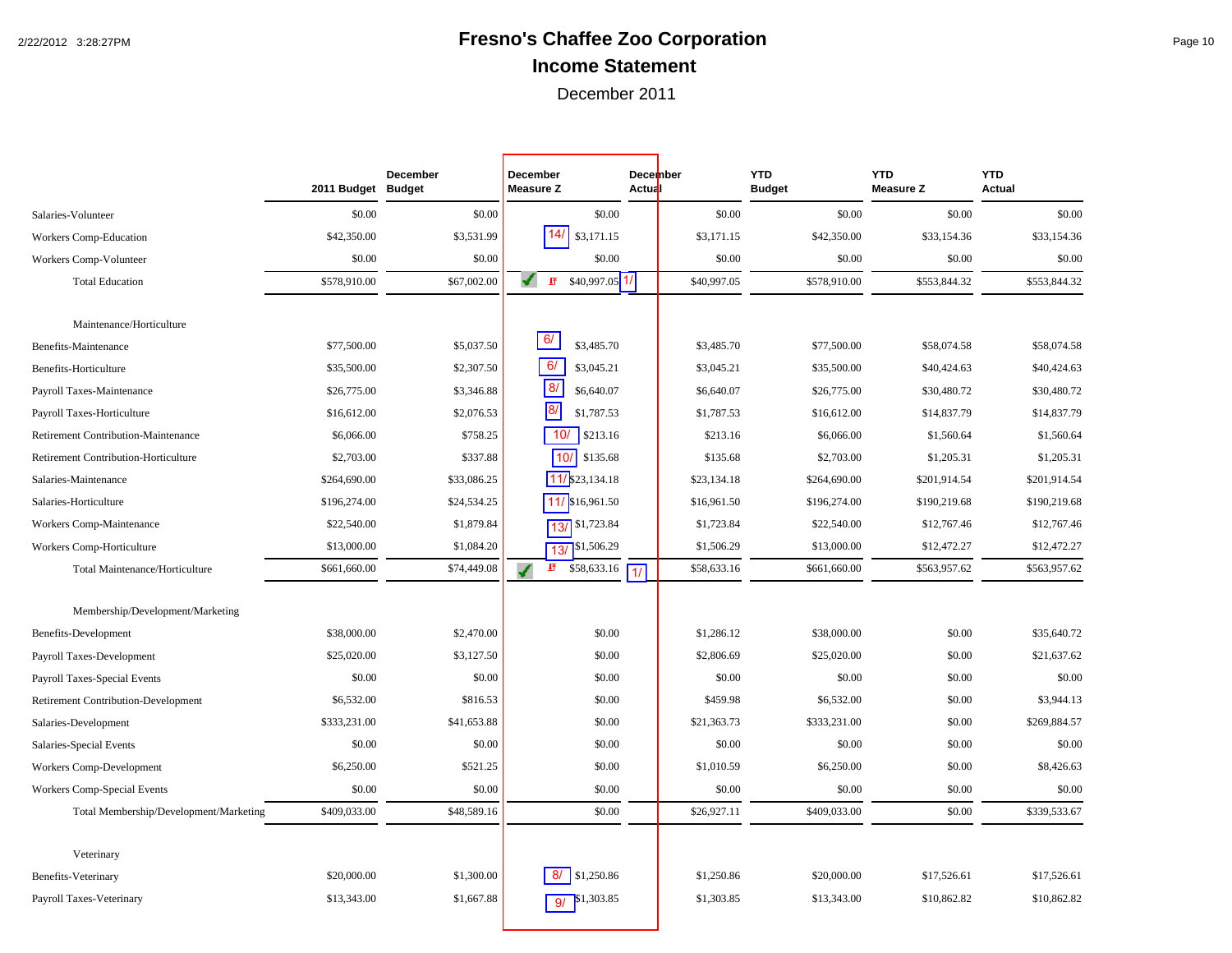# 2/22/2012 3:28:27PM **Fresno's Chaffee Zoo Corporation** Page 11 **Income Statement**

December 2011

┑

Г

|                                                 | 2011 Budget Budget | <b>December</b> | December<br><b>Measure Z</b> | <b>December</b><br><b>Actubl</b> | <b>YTD</b><br><b>Budget</b> | <b>YTD</b><br><b>Measure Z</b> | <b>YTD</b><br><b>Actual</b> |
|-------------------------------------------------|--------------------|-----------------|------------------------------|----------------------------------|-----------------------------|--------------------------------|-----------------------------|
| Retirement Contribution-Veterinary              | \$4,231.00         | \$528.88        | 11/<br>\$692.66              | \$692.66                         | \$4,231.00                  | \$4,469.59                     | \$4,469.59                  |
| Salaries-Veterinary                             | \$150,216.00       | \$18,777.00     | 12/ \$17,043.61              | \$17,043.61                      | \$150,216.00                | \$141,997.57                   | \$141,997.57                |
| <b>Workers Comp-Veterinary</b>                  | \$11,600.00        | \$967.44        | $14/$ \$1,096.11             | \$1,096.11                       | \$11,600.00                 | \$9,143.94                     | \$9,143.94                  |
| <b>Total Veterinary</b>                         | \$199,390.00       | \$23,241.20     | $$21,387.09$ 1/              | \$21,387.09                      | \$199,390.00                | \$184,000.53                   | \$184,000.53                |
| <b>Visitor Services</b>                         |                    |                 |                              |                                  |                             |                                |                             |
| Benefits-Security                               | \$23,500.00        | \$1,527.50      | \$0.00                       | \$1,377.94                       | \$23,500.00                 | \$0.00                         | \$20,511.09                 |
| <b>Benefits-Visitor Services</b>                | \$19,000.00        | \$1,235.00      | \$0.00                       | \$1,096.01                       | \$19,000.00                 | \$0.00                         | \$16,156.08                 |
| Payroll Taxes-Security                          | \$17,360.00        | \$2,517.20      | \$0.00                       | \$1,595.59                       | \$17,360.00                 | \$0.00                         | \$12,609.95                 |
| <b>Payroll Taxes-Visitor Services</b>           | \$19,867.00        | \$2,850.94      | \$0.00                       | \$1,712.61                       | \$19,867.00                 | \$0.00                         | \$19,060.24                 |
| Retirement Contribution-Security                | \$3,503.00         | \$507.94        | \$0.00                       | \$245.56                         | \$3,503.00                  | \$0.00                         | \$2,097.53                  |
| <b>Retirement Contribution-Visitor Services</b> | \$3,464.00         | \$433.00        | \$0.00                       | \$415.40                         | \$3,464.00                  | \$0.00                         | \$3,552.07                  |
| Salaries-Security                               | \$182,405.00       | \$26,448.73     | \$0.00                       | \$13,560.27                      | \$182,405.00                | \$0.00                         | \$158,721.45                |
| Salaries-Visitor Services                       | \$205,320.00       | \$29,463.42     | \$0.00                       | \$16,566.69                      | \$205,320.00                | \$0.00                         | \$191,870.26                |
| Workers Comp-Security                           | \$12,500.00        | \$1,042.50      | \$0.00                       | \$1,327.41                       | \$12,500.00                 | \$0.00                         | \$10,542.70                 |
| <b>Workers Comp-Visitor Services</b>            | \$13,600.00        | \$1,134.24      | \$0.00                       | \$1,372.76                       | \$13,600.00                 | \$0.00                         | \$12,489.70                 |
| Total                                           | \$500,519.00       | \$67,160.47     | \$0.00                       | \$39,270.24                      | \$500,519.00                | \$0.00                         | \$447,611.07                |
| <b>Total Personnel Expenses</b>                 | \$4,625,203.00     | \$547,622.16    | \$238,318.25                 | \$323,044.82                     | \$4,625,203.00              | \$2,672,293.85                 | \$3,897,274.35              |
| <b>Other Expenses</b>                           |                    |                 |                              |                                  |                             |                                |                             |
| Advertising                                     |                    |                 |                              |                                  |                             |                                |                             |
| Advertising                                     | \$0.00             | \$0.00          | \$0.00                       | \$0.00                           | \$0.00                      | \$0.00                         | \$0.00                      |
| Advertising-Marketing                           | \$288,250.00       | \$24,020.84     | \$0.00                       | \$40,500.99                      | \$288,250.00                | \$0.00                         | \$286,473.08                |
| Advertising-Development                         | \$0.00             | \$0.00          | \$0.00                       | \$389.50                         | \$0.00                      | \$0.00                         | \$389.50                    |
| Advertising-Special Events                      | \$7,000.00         | \$125.00        | \$0.00                       | \$769.50                         | \$7,000.00                  | \$0.00                         | \$2,659.00                  |
| Advertising-Education                           | \$2,000.00         | \$0.00          | \$0.00                       | \$0.00                           | \$2,000.00                  | \$0.00                         | \$2,079.50                  |
| <b>Advertising-Visitor Services</b>             | \$0.00             | \$0.00          | \$0.00                       | \$0.00                           | \$0.00                      | \$0.00                         | \$0.00                      |
| Advertising-Administration                      | \$0.00             | \$0.00          | \$0.00                       | \$0.00                           | \$0.00                      | \$0.00                         | \$0.00                      |
| Advertising-Information Technology              | \$0.00             | \$0.00          | \$0.00                       | \$0.00                           | \$0.00                      | \$0.00                         | \$0.00                      |
| <b>Total Advertising</b>                        | \$297,250.00       | \$24,145.84     | \$0.00                       | \$41,659.99                      | \$297,250.00                | \$0.00                         | \$291,601.08                |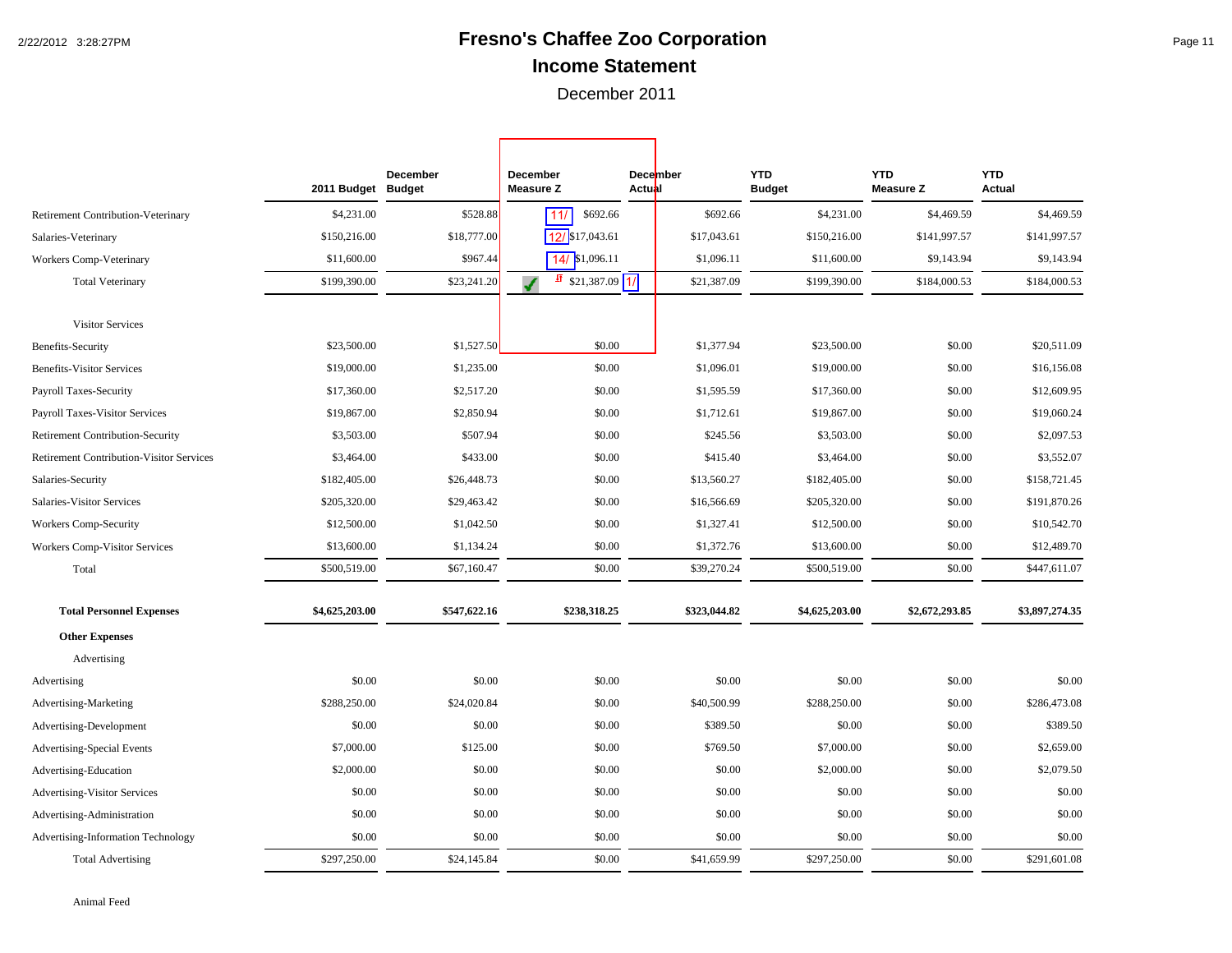# 2/22/2012 3:32:25PM **Fresno's Chaffee Zoo Corporation** Page 1 **General Ledger Report**

December 2011

| Date       | Trans.                            | Journal                                        | Reference                                    | <b>Debit Amount</b>      | <b>Credit Amount</b>     | <b>Balance</b>              |
|------------|-----------------------------------|------------------------------------------------|----------------------------------------------|--------------------------|--------------------------|-----------------------------|
| 1-5014-13  |                                   |                                                |                                              |                          |                          |                             |
| Account:   |                                   | 1-5014-13 (Bank Fees-Measure Z-Administration) |                                              |                          |                          |                             |
|            |                                   |                                                |                                              |                          |                          | \$140.00                    |
| 12/1/2011  | 6689-3                            |                                                | Account Beginning Balance                    | \$10.00                  |                          |                             |
| 12/2/2011  |                                   | Journal Entry                                  | Measure Z Operating Claim #2011-10 Wire Fee  |                          |                          |                             |
| 12/20/2011 | 6689-43                           | Journal Entry                                  | Measure Z Operating Claim #2011-11 Wire Fee  | \$10.00<br>\$10.00       |                          |                             |
| 12/27/2011 | 6689-51                           | Journal Entry                                  | Measure Z Capital Claim 2011-4C Wire Fee     |                          |                          |                             |
|            |                                   |                                                | <b>Account Subtotals</b>                     | \$30.00                  | \$0.00                   |                             |
| 12/31/2011 |                                   |                                                | Account Net Change                           |                          |                          | \$30.00                     |
| 12/31/2011 |                                   |                                                | <b>Account Ending Balance</b>                |                          |                          | \$170.00                    |
| 1-5080-01  |                                   |                                                |                                              |                          |                          |                             |
| Account:   | 1-5080-01 (Benefits-Maintenance)  |                                                |                                              |                          |                          |                             |
|            |                                   |                                                |                                              |                          |                          |                             |
| 12/1/2011  |                                   |                                                | <b>Account Beginning Balance</b>             |                          |                          | \$54,588.88                 |
| 12/1/2011  | 6619-6                            | Journal Entry                                  | Anthem Blue Cross-Dec Health Ins Premium     | \$4,872.00               |                          |                             |
| 12/1/2011  | 6652-6                            | Journal Entry                                  | Principal Financial-Dec Life, LTD, & Dental  | \$369.53                 |                          |                             |
| 12/1/2011  | 6653-6                            | Journal Entry                                  | VSP-Dec Vision Premium                       | \$96.79                  |                          |                             |
| 12/2/2011  | 6690-18                           | Payroll                                        | <b>Employee Dependent Insurance Payments</b> |                          | \$257.50                 |                             |
| 12/2/2011  | 6690-25                           | Payroll                                        | Voluntary Life Insurance Payments            |                          | \$16.06                  |                             |
| 12/16/2011 | 6705-18                           | Payroll                                        | Employee Dependent Insurance Payments        |                          | \$257.50                 |                             |
| 12/16/2011 | 6705-25                           | Payroll                                        | Voluntary Life Insurance Payments            |                          | \$16.06                  |                             |
| 12/29/2011 | 6742-3                            | Cash Receipts                                  | D Tankersly Ins Pmt                          |                          | \$1,238.00               |                             |
| 12/30/2011 | 6739-16                           | Payroll                                        | <b>Employee Dependent Insurance Payments</b> |                          | \$67.50                  |                             |
|            |                                   |                                                | <b>Account Subtotals</b>                     | $\frac{1}{2}$ \$5,338.32 | $\frac{1}{2}$ \$1,852.62 |                             |
| 12/31/2011 |                                   |                                                | Account Net Change                           |                          |                          | $\frac{1}{2}$ \$3,485.70 4/ |
| 12/31/2011 |                                   |                                                | <b>Account Ending Balance</b>                |                          |                          | \$58,074.58                 |
| 1-5080-02  |                                   |                                                |                                              |                          |                          |                             |
| Account:   | 1-5080-02 (Benefits-Horticulture) |                                                |                                              |                          |                          |                             |
| 12/1/2011  |                                   |                                                | Account Beginning Balance                    |                          |                          | \$37,379.42                 |
| 12/1/2011  | 6619-7                            | Journal Entry                                  | Anthem Blue Cross-Dec Health Ins Premium     | \$2,767.00               |                          |                             |
| 12/1/2011  | 6652-7                            | Journal Entry                                  | Principal Financial-Dec Life, LTD, & Dental  | \$483.34                 |                          |                             |
| 12/1/2011  | 6653-7                            | Journal Entry                                  | VSP-Dec Vision Premium                       | \$64.87                  |                          |                             |
| 12/2/2011  | 6690-21                           | Payroll                                        | <b>Employee Dependent Insurance Payments</b> |                          | \$135.00                 |                             |
| 12/16/2011 | 6705-21                           | Payroll                                        | <b>Employee Dependent Insurance Payments</b> |                          | \$135.00                 |                             |
|            |                                   |                                                | <b>Account Subtotals</b>                     | $\frac{1}{2}$ \$3,315.21 | $\frac{1}{2}$ \$270.00   |                             |
|            |                                   |                                                |                                              |                          |                          |                             |

12/31/2011 **12/31/2011 Account Net Change** Account Net Change **12/31/2011 12/31/2011 12/31/2011 13.045.21 14/1 1** 

 $\frac{4}{4}$  \$3,045.21 4/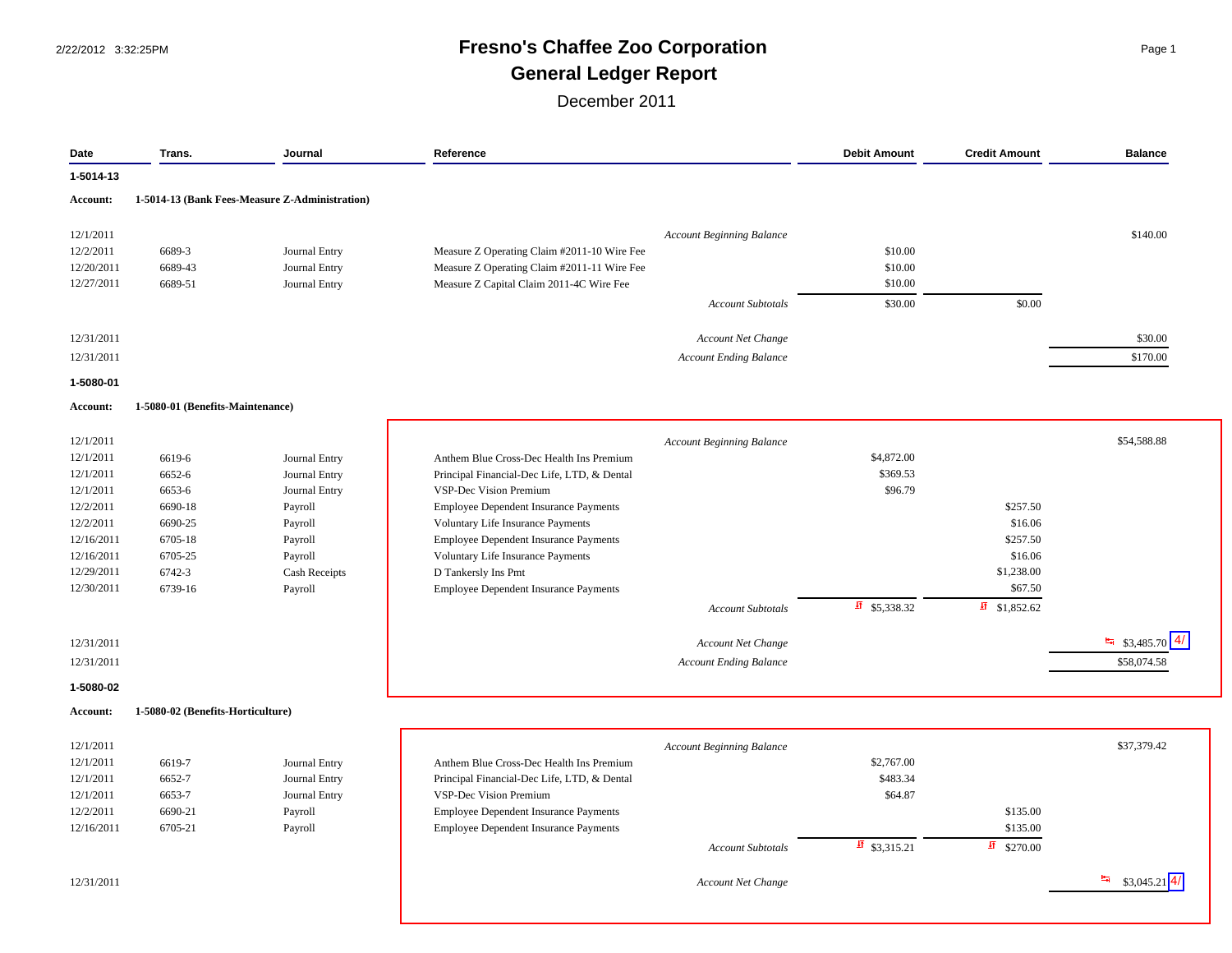# 2/22/2012 3:32:25PM **Fresno's Chaffee Zoo Corporation** Page 2 **General Ledger Report**

| Date                   | Trans.                            | Journal                      | Reference                                                                    |                                  | <b>Debit Amount</b>       | <b>Credit Amount</b>   | <b>Balance</b>               |
|------------------------|-----------------------------------|------------------------------|------------------------------------------------------------------------------|----------------------------------|---------------------------|------------------------|------------------------------|
| Account:               | 1-5080-02 (Benefits-Horticulture) |                              |                                                                              |                                  |                           |                        |                              |
| 12/31/2011             |                                   |                              |                                                                              | <b>Account Ending Balance</b>    |                           |                        | \$40,424.63                  |
| 1-5080-03              |                                   |                              |                                                                              |                                  |                           |                        |                              |
| Account:               | 1-5080-03 (Benefits-Animal)       |                              |                                                                              |                                  |                           |                        |                              |
|                        |                                   |                              |                                                                              |                                  |                           |                        |                              |
| 12/1/2011<br>12/1/2011 |                                   |                              |                                                                              | <b>Account Beginning Balance</b> | \$8,784.00                |                        | \$123,526.36                 |
| 12/1/2011              | 6619-1<br>6652-1                  | Journal Entry                | Anthem Blue Cross-Dec Health Ins Premium                                     |                                  | \$1,849.04                |                        |                              |
| 12/1/2011              |                                   | Journal Entry                | Principal Financial-Dec Life, LTD, & Dental<br><b>VSP-Dec Vision Premium</b> |                                  | \$237.40                  |                        |                              |
| 12/2/2011              | 6653-1<br>6690-17                 | Journal Entry                |                                                                              |                                  |                           | \$284.93               |                              |
| 12/2/2011              | 6690-24                           | Payroll                      | Employee Dependent Insurance Payments                                        |                                  |                           | \$92.86                |                              |
| 12/12/2011             | 6755-1                            | Payroll<br>Cash Disbursement | Voluntary Life Insurance Payments<br><b>HSA Employer Contribution</b>        |                                  | \$351.28                  |                        |                              |
| 12/16/2011             | 6705-17                           | Payroll                      | <b>Employee Dependent Insurance Payments</b>                                 |                                  |                           | \$229.92               |                              |
| 12/16/2011             | 6705-24                           | Payroll                      | Voluntary Life Insurance Payments                                            |                                  |                           | \$92.85                |                              |
|                        |                                   |                              |                                                                              | <b>Account Subtotals</b>         | $\frac{1}{2}$ \$11,221.72 | 虹<br>\$700.56          |                              |
|                        |                                   |                              |                                                                              |                                  |                           |                        |                              |
| 12/31/2011             |                                   |                              |                                                                              | Account Net Change               |                           |                        | $\frac{1}{2}$ \$10,521.16 3/ |
| 12/31/2011             |                                   |                              |                                                                              | <b>Account Ending Balance</b>    |                           |                        | \$134,047.52                 |
| 1-5080-08              |                                   |                              |                                                                              |                                  |                           |                        |                              |
| <b>Account:</b>        | 1-5080-08 (Benefits-Education)    |                              |                                                                              |                                  |                           |                        |                              |
| 12/1/2011              |                                   |                              |                                                                              | <b>Account Beginning Balance</b> |                           |                        | \$48,298.65                  |
| 12/1/2011              | 6619-3                            | Journal Entry                | Anthem Blue Cross-Dec Health Ins Premium                                     |                                  | \$3,451.00                |                        |                              |
| 12/1/2011              | 6652-3                            | Journal Entry                | Principal Financial-Dec Life, LTD, & Dental                                  |                                  | \$510.52                  |                        |                              |
| 12/1/2011              | 6653-3                            | Journal Entry                | <b>VSP-Dec Vision Premium</b>                                                |                                  | \$87.96                   |                        |                              |
| 12/2/2011              | 6690-16                           | Payroll                      | <b>Employee Dependent Insurance Payments</b>                                 |                                  |                           | \$177.50               |                              |
| 12/2/2011              | 6690-23                           | Payroll                      | Voluntary Life Insurance Payments                                            |                                  |                           | \$12.70                |                              |
| 12/16/2011             | 6705-16                           | Payroll                      | Employee Dependent Insurance Payments                                        |                                  |                           | \$177.50               |                              |
| 12/16/2011             | 6705-23                           | Payroll                      | Voluntary Life Insurance Payments                                            |                                  |                           | \$12.69                |                              |
|                        |                                   |                              |                                                                              | <b>Account Subtotals</b>         | $\frac{1}{2}$ \$4,049.48  | $\frac{1}{2}$ \$380.39 |                              |
|                        |                                   |                              |                                                                              |                                  |                           |                        |                              |

| 12/31/2011 | <b>Account Net Change</b> | $$3,669.09$ 3/ |
|------------|---------------------------|----------------|
|            |                           |                |

12/31/2011 *Account Ending Balance* \$51,967.74

#### **1-5080-10**

#### **Account: 1-5080-10 (Benefits-Veterinary)**

| 12/1/2011 |        |                    |
|-----------|--------|--------------------|
| 12/1/2011 | 6619-5 | <b>Journal Ent</b> |
| 12/1/2011 | 6652-5 | <b>Journal Ent</b> |
| 12/1/2011 | 6653-4 | Journal Ent        |

| 12/1/2011 |        |               |                                             | <b>Account Beginning Balance</b> | \$16,275.75 |
|-----------|--------|---------------|---------------------------------------------|----------------------------------|-------------|
| 12/1/2011 | 6619-5 | Journal Entry | Anthem Blue Cross-Dec Health Ins Premium    | \$1,055.00                       |             |
| 12/1/2011 | 6652-5 | Journal Entry | Principal Financial-Dec Life, LTD, & Dental | \$176.84                         |             |
| 12/1/2011 | 6653-4 | Journal Entry | VSP-Dec Vision Premium                      | \$19.02                          |             |

 $\frac{H_{\text{eq}}}{S}$  \$3,669.09 3/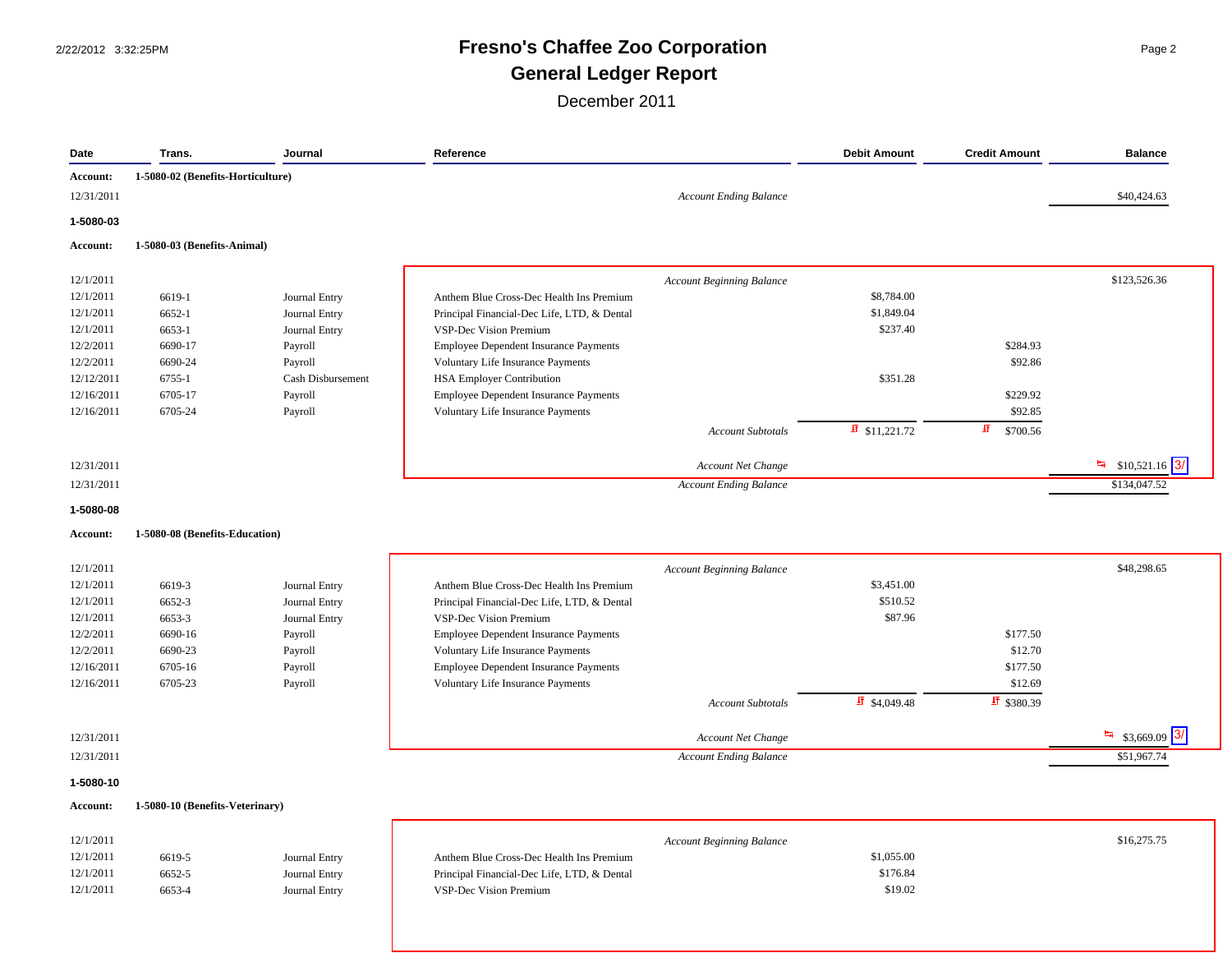# 2/22/2012 3:32:25PM **Fresno's Chaffee Zoo Corporation** Page 3 **General Ledger Report**

| Date                   | Trans.                                 | Journal            | Reference                                                   | <b>Debit Amount</b>        | <b>Credit Amount</b> | <b>Balance</b>                              |
|------------------------|----------------------------------------|--------------------|-------------------------------------------------------------|----------------------------|----------------------|---------------------------------------------|
| Account:               | 1-5080-10 (Benefits-Veterinary)        |                    |                                                             |                            |                      |                                             |
|                        |                                        |                    | <b>Account Subtotals</b>                                    | $\frac{1}{4}$ \$1,250.86   | \$0.00               |                                             |
|                        |                                        |                    |                                                             |                            |                      |                                             |
| 12/31/2011             |                                        |                    | Account Net Change                                          |                            |                      | $\overline{41}$<br>$\frac{1}{2}$ \$1,250.86 |
| 12/31/2011             |                                        |                    | <b>Account Ending Balance</b>                               |                            |                      | \$17,526.61                                 |
| 1-5098-00              |                                        |                    |                                                             |                            |                      |                                             |
| Account:               | 1-5098-00 (Liability Insurance)        |                    |                                                             |                            |                      |                                             |
| 12/1/2011              |                                        |                    | <b>Account Beginning Balance</b>                            |                            |                      | \$131,407.00                                |
| 12/31/2011             |                                        |                    | Account Net Change                                          |                            |                      | \$0.00                                      |
| 12/31/2011             |                                        |                    | <b>Account</b> Ending Balance                               |                            |                      | \$131,407.00                                |
| 1-5131-01              |                                        |                    |                                                             |                            |                      |                                             |
| Account:               | 1-5131-01 (Payroll Taxes-Maintenance)  |                    |                                                             |                            |                      |                                             |
|                        |                                        |                    |                                                             |                            |                      |                                             |
| 12/1/2011<br>12/2/2011 | 6690-73                                |                    | <b>Account Beginning Balance</b><br>Payroll Taxes           | \$758.95                   |                      | \$23,840.65                                 |
| 12/16/2011             | 6705-76                                | Payroll<br>Payroll | Payroll Taxes                                               | \$638.25                   |                      |                                             |
| 12/30/2011             | 6739-100                               | Payroll            | Payroll Taxes                                               | \$742.87                   |                      |                                             |
| 12/31/2011             | 6856-430                               | Accounts Payable   | Employment Development Departm-Unemployment Insurance Reimb | \$4,500.00                 |                      |                                             |
|                        |                                        |                    | <b>Account Subtotals</b>                                    | $\frac{1}{2}$ \$6,640.07   | \$0.00               |                                             |
|                        |                                        |                    |                                                             |                            |                      |                                             |
| 12/31/2011             |                                        |                    | Account Net Change                                          |                            |                      | $\frac{R}{24}$ \$6,640.07 4/                |
| 12/31/2011             |                                        |                    | <b>Account Ending Balance</b>                               |                            |                      | \$30,480.72                                 |
| 1-5131-02              |                                        |                    |                                                             |                            |                      |                                             |
| Account:               | 1-5131-02 (Payroll Taxes-Horticulture) |                    |                                                             |                            |                      |                                             |
| 12/1/2011              |                                        |                    | <b>Account Beginning Balance</b>                            |                            |                      | \$13,050.26                                 |
| 12/2/2011              | 6690-78                                | Payroll            | Payroll Taxes                                               | \$578.46                   |                      |                                             |
| 12/16/2011             | 6705-81                                | Payroll            | Payroll Taxes                                               | \$595.02                   |                      |                                             |
| 12/30/2011             | 6739-105                               | Payroll            | Payroll Taxes                                               | \$614.05                   |                      |                                             |
|                        |                                        |                    | <b>Account Subtotals</b>                                    | $\overline{41}$ \$1,787.53 | \$0.00               |                                             |
|                        |                                        |                    | Account Net Change                                          |                            |                      | $\frac{H}{4}$ \$1,787.53 4/                 |
| 12/31/2011             |                                        |                    | <b>Account Ending Balance</b>                               |                            |                      | \$14,837.79                                 |
| 12/31/2011             |                                        |                    |                                                             |                            |                      |                                             |
|                        |                                        |                    |                                                             |                            |                      |                                             |
| 1-5131-03<br>Account:  | 1-5131-03 (Payroll Taxes-Animal)       |                    |                                                             |                            |                      |                                             |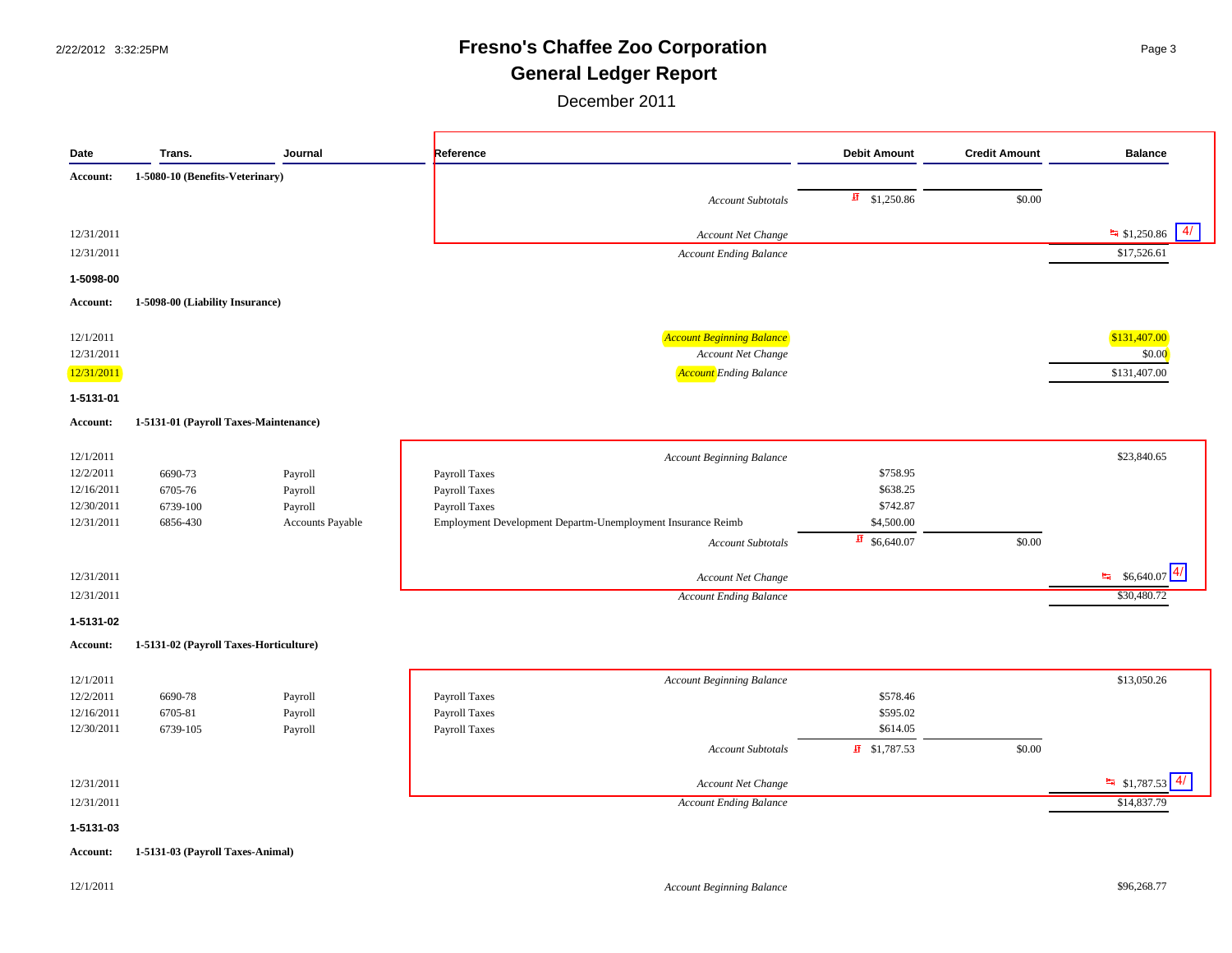# 2/22/2012 3:32:25PM **Fresno's Chaffee Zoo Corporation** Page 4 **General Ledger Report**

| Date                  | Trans.                               | Journal                                         | Reference                                                   | <b>Debit Amount</b>      | <b>Credit Amount</b>   | <b>Balance</b>                       |
|-----------------------|--------------------------------------|-------------------------------------------------|-------------------------------------------------------------|--------------------------|------------------------|--------------------------------------|
| Account:              | 1-5131-03 (Payroll Taxes-Animal)     |                                                 |                                                             |                          |                        |                                      |
| 12/2/2011             | 6690-71                              | Payroll                                         | Payroll Taxes                                               | \$3,214.19               |                        |                                      |
| 12/16/2011            | 6705-74                              | Payroll                                         | Payroll Taxes                                               | \$3,237.77               |                        |                                      |
| 12/30/2011            | 6739-98                              | Payroll                                         | Payroll Taxes                                               | \$3,290.88               |                        |                                      |
| 12/30/2011            | 6739-94                              | Payroll                                         | Payroll Taxes                                               |                          | \$92.14                |                                      |
| 12/31/2011            | 6856-431                             | Accounts Payable                                | Employment Development Departm-Unemployment Insurance Reimb | \$9,261.00               |                        |                                      |
|                       |                                      |                                                 | <b>Account Subtotals</b>                                    | 軖<br>\$19,003.84         | $\frac{1}{11}$ \$92.14 |                                      |
| 12/31/2011            |                                      |                                                 |                                                             |                          |                        | 3/<br>$\frac{H}{24}$ \$18,911.70     |
|                       |                                      |                                                 | Account Net Change                                          |                          |                        |                                      |
| 12/31/2011            |                                      |                                                 | <b>Account Ending Balance</b>                               |                          |                        | \$115,180.47                         |
| 1-5131-08             |                                      |                                                 |                                                             |                          |                        |                                      |
| Account:              | 1-5131-08 (Payroll Taxes-Education)  |                                                 |                                                             |                          |                        |                                      |
| 12/1/2011             |                                      |                                                 | <b>Account Beginning Balance</b>                            |                          |                        | \$30,300.04                          |
| 12/2/2011             | 6690-70                              | Payroll                                         | Payroll Taxes                                               | \$872.75                 |                        |                                      |
| 12/2/2011             | 6690-77                              | Payroll                                         | Payroll Taxes                                               | \$334.49                 |                        |                                      |
| 12/16/2011            | 6705-73                              | Payroll                                         | Payroll Taxes                                               | \$842.75                 |                        |                                      |
| 12/16/2011            | 6705-80                              | Payroll                                         | Payroll Taxes                                               | \$341.74                 |                        |                                      |
| 12/30/2011            | 6739-97                              | Payroll                                         | Payroll Taxes                                               | \$999.04                 |                        |                                      |
| 12/30/2011            | 6739-104                             | Payroll                                         | Payroll Taxes                                               | \$416.07                 |                        |                                      |
|                       |                                      |                                                 | <b>Account Subtotals</b>                                    | $\frac{1}{2}$ \$3,806.84 | \$0.00                 |                                      |
| 12/31/2011            |                                      |                                                 | Account Net Change                                          |                          |                        | $\frac{1}{2}$ \$3,806.84<br>3/       |
| 12/31/2011            |                                      |                                                 |                                                             |                          |                        |                                      |
|                       |                                      |                                                 | <b>Account Ending Balance</b>                               |                          |                        | \$34,106.88                          |
| 1-5131-10<br>Account: | 1-5131-10 (Payroll Taxes-Veterinary) |                                                 |                                                             |                          |                        |                                      |
| 12/1/2011             |                                      |                                                 | <b>Account Beginning Balance</b>                            |                          |                        | \$9,558.97                           |
| 12/2/2011             | 6690-72                              | Payroll                                         | Payroll Taxes                                               | \$426.30                 |                        |                                      |
| 12/16/2011            | 6705-75                              | Payroll                                         | Payroll Taxes                                               | \$425.45                 |                        |                                      |
| 12/30/2011            | 6739-99                              | Payroll                                         | Payroll Taxes                                               | \$452.10                 |                        |                                      |
|                       |                                      |                                                 |                                                             | 虾                        |                        |                                      |
|                       |                                      |                                                 | <b>Account Subtotals</b>                                    | \$1,303.85               | \$0.00                 |                                      |
| 12/31/2011            |                                      |                                                 | Account Net Change                                          |                          |                        | $\frac{H_{\text{eq}}}{S1,303.85}$ 5/ |
| 12/31/2011            |                                      |                                                 | <b>Account Ending Balance</b>                               |                          |                        | \$10,862.82                          |
| 1-5153-01             |                                      |                                                 |                                                             |                          |                        |                                      |
| Account:              |                                      | 1-5153-01 (Retirement Contribution-Maintenance) |                                                             |                          |                        |                                      |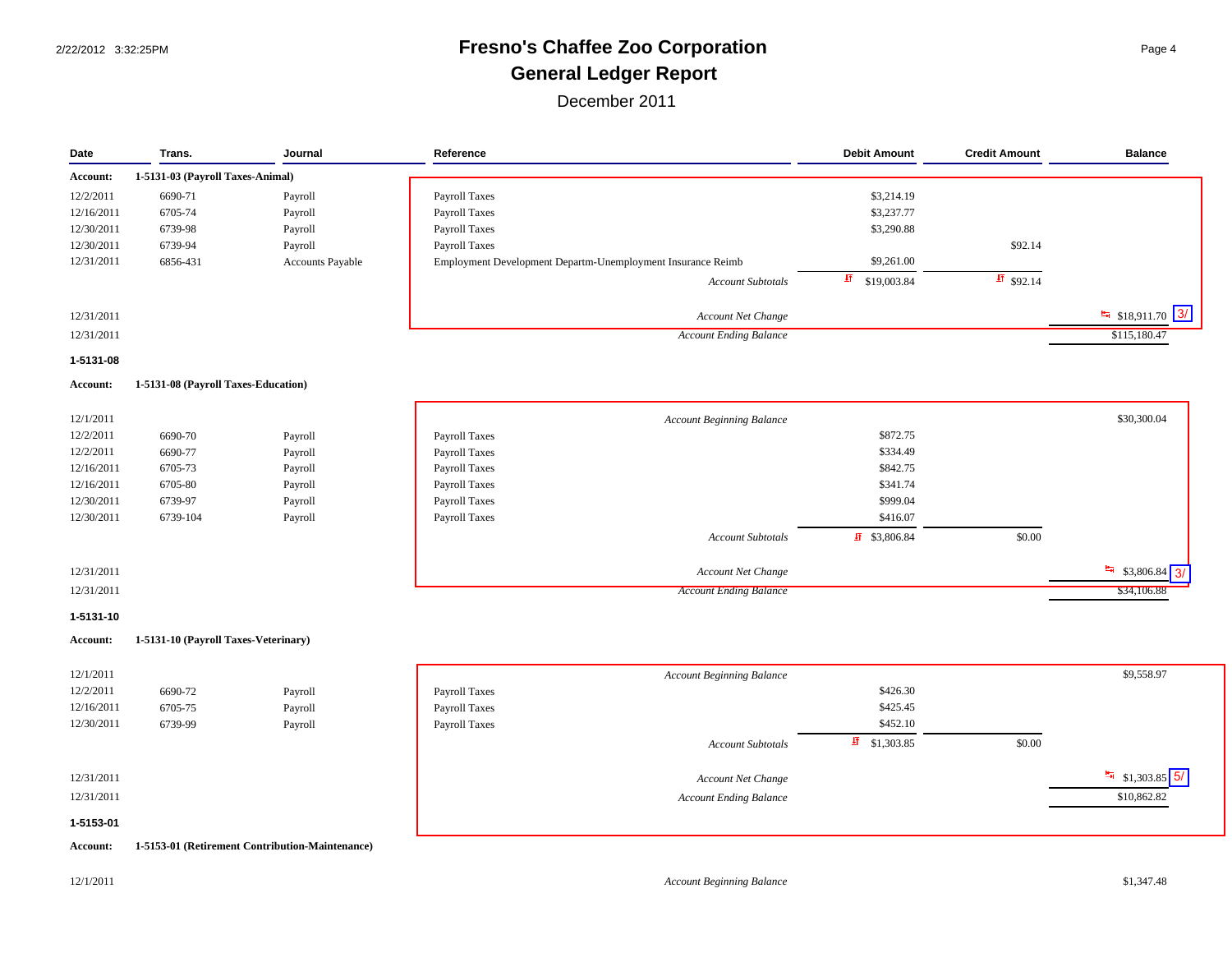# 2/22/2012 3:32:25PM **Fresno's Chaffee Zoo Corporation** Page 5 **General Ledger Report**

| Date                     | Trans.           | Journal                                          | Reference                                                             | <b>Debit Amount</b> | <b>Credit Amount</b> | <b>Balance</b>               |
|--------------------------|------------------|--------------------------------------------------|-----------------------------------------------------------------------|---------------------|----------------------|------------------------------|
| Account:                 |                  | 1-5153-01 (Retirement Contribution-Maintenance)  |                                                                       |                     |                      |                              |
| 12/30/2011               | 6760-4           | Cash Disbursement                                | 401(k) Matching December 2011                                         | \$213.16            |                      |                              |
|                          |                  |                                                  | <b>Account Subtotals</b>                                              | 虹<br>\$213.16       | \$0.00               |                              |
| 12/31/2011               |                  |                                                  | Account Net Change                                                    |                     |                      | 41<br>隔<br>\$213.16          |
| 12/31/2011               |                  |                                                  | Account Ending Balance                                                |                     |                      | \$1,560.64                   |
|                          |                  |                                                  |                                                                       |                     |                      |                              |
| 1-5153-02                |                  |                                                  |                                                                       |                     |                      |                              |
| Account:                 |                  | 1-5153-02 (Retirement Contribution-Horticulture) |                                                                       |                     |                      |                              |
| 12/1/2011                |                  |                                                  | <b>Account Beginning Balance</b>                                      |                     |                      | \$1,069.63                   |
| 12/30/2011               | 6760-5           | Cash Disbursement                                | 401(k) Matching December 2011                                         | \$135.68            |                      |                              |
|                          |                  |                                                  | <b>Account Subtotals</b>                                              | \$135.68            | \$0.00               |                              |
|                          |                  |                                                  |                                                                       |                     |                      | 4/                           |
| 12/31/2011               |                  |                                                  | Account Net Change                                                    |                     |                      | \$135.68                     |
| 12/31/2011               |                  |                                                  | <b>Account Ending Balance</b>                                         |                     |                      | \$1,205.31                   |
| 1-5153-03                |                  |                                                  |                                                                       |                     |                      |                              |
| Account:                 |                  | 1-5153-03 (Retirement Contribution-Animal)       |                                                                       |                     |                      |                              |
| 12/1/2011                |                  |                                                  | <b>Account Beginning Balance</b>                                      |                     |                      | \$19,515.83                  |
| 12/30/2011               | 6760-1           | Cash Disbursement                                | 401(k) Matching December 2011                                         | \$2,337.27          |                      |                              |
|                          |                  |                                                  | <b>Account Subtotals</b>                                              | \$2,337.27          | \$0.00               |                              |
|                          |                  |                                                  |                                                                       |                     |                      |                              |
| 12/31/2011               |                  |                                                  | Account Net Change                                                    |                     |                      | $$2,337.27$ $\boxed{3/}$     |
| 12/31/2011               |                  |                                                  | <b>Account Ending Balance</b>                                         |                     |                      | \$21,853.10                  |
| 1-5153-08                |                  |                                                  |                                                                       |                     |                      |                              |
| Account:                 |                  | 1-5153-08 (Retirement Contribution-Education)    |                                                                       |                     |                      |                              |
|                          |                  |                                                  |                                                                       |                     |                      |                              |
| 12/1/2011                |                  |                                                  | <b>Account Beginning Balance</b>                                      |                     |                      | \$7,559.81                   |
| 12/30/2011<br>12/30/2011 | 6760-7<br>6810-2 | Cash Disbursement<br>Cash Disbursement           | 401(k) Matching December 2011<br>Adj to 401(k) Matching December 2011 | \$733.51            | \$183.98             |                              |
|                          |                  |                                                  | <b>Account Subtotals</b>                                              | \$733.51            | \$183.98             |                              |
|                          |                  |                                                  |                                                                       |                     |                      |                              |
| 12/31/2011               |                  |                                                  | Account Net Change                                                    |                     |                      | $\frac{1}{2}$ \$549.53<br>3/ |
| 12/31/2011               |                  |                                                  | <b>Account Ending Balance</b>                                         |                     |                      | \$8,109.34                   |
| 1-5153-10                |                  |                                                  |                                                                       |                     |                      |                              |
| <b>Account:</b>          |                  | 1-5153-10 (Retirement Contribution-Veterinary)   |                                                                       |                     |                      |                              |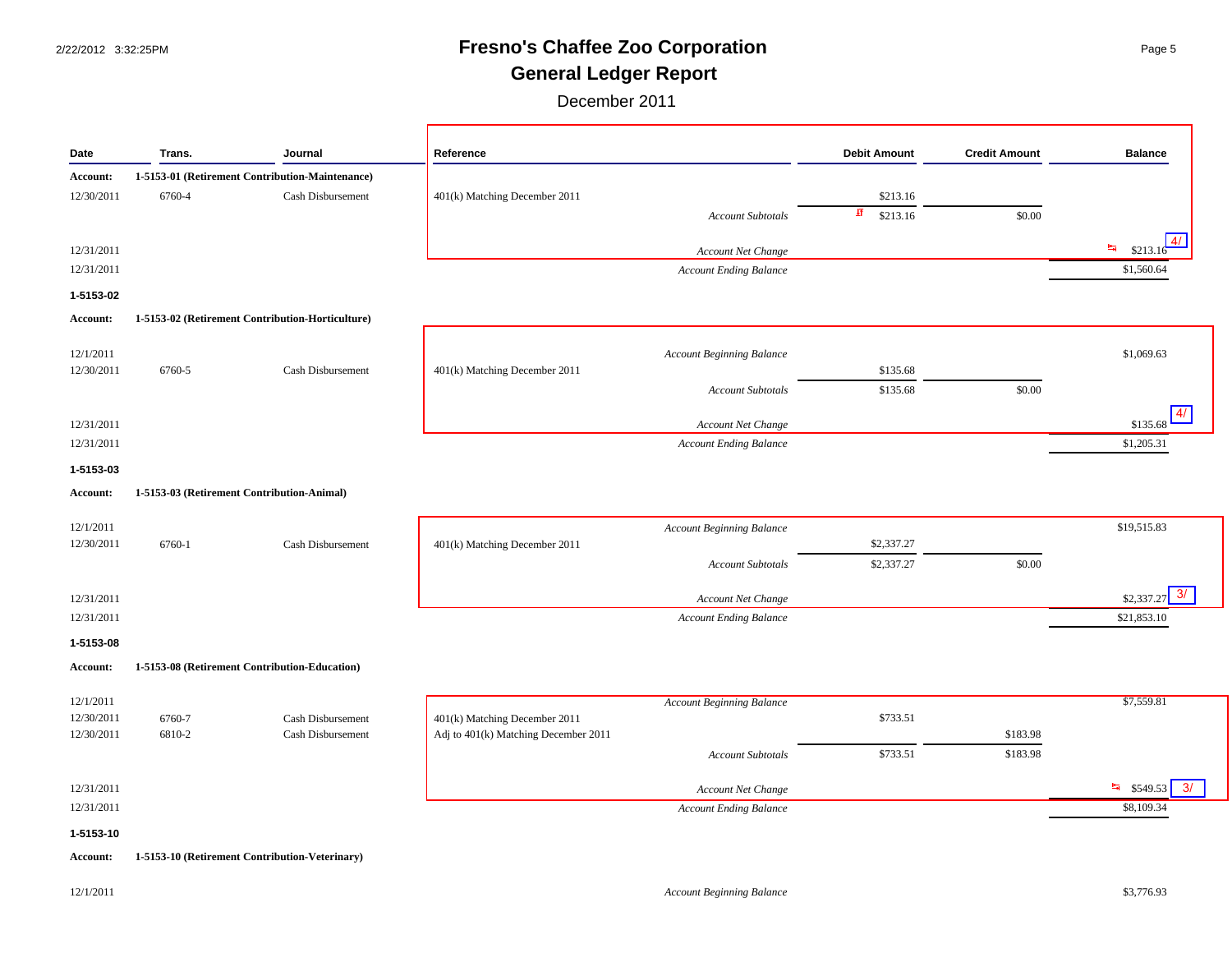# 2/22/2012 3:32:25PM **Fresno's Chaffee Zoo Corporation** Page 6 **General Ledger Report**

December 2011

| Date                   | Trans.                            | Journal                                        | Reference                                    |  | <b>Debit Amount</b>       | <b>Credit Amount</b> | <b>Balance</b>                   |
|------------------------|-----------------------------------|------------------------------------------------|----------------------------------------------|--|---------------------------|----------------------|----------------------------------|
| Account:               |                                   | 1-5153-10 (Retirement Contribution-Veterinary) |                                              |  |                           |                      |                                  |
| 12/30/2011             | 6760-6                            | Cash Disbursement                              | 401(k) Matching December 2011                |  | \$692.66                  |                      |                                  |
|                        |                                   |                                                | <b>Account Subtotals</b>                     |  | \$692.66                  | \$0.00               |                                  |
|                        |                                   |                                                |                                              |  |                           |                      |                                  |
| 12/31/2011             |                                   |                                                | Account Net Change                           |  |                           |                      | $\overline{5/}$<br>\$692.66      |
| 12/31/2011             |                                   |                                                | <b>Account Ending Balance</b>                |  |                           |                      | \$4,469.59                       |
| 1-5165-01              |                                   |                                                |                                              |  |                           |                      |                                  |
| Account:               | 1-5165-01 (Salaries-Maintenance)  |                                                |                                              |  |                           |                      |                                  |
|                        |                                   |                                                |                                              |  |                           |                      | \$178,780.36                     |
| 12/1/2011<br>12/2/2011 | 6690-6                            | Payroll                                        | <b>Account Beginning Balance</b><br>Salaries |  | \$10,178.36               |                      |                                  |
| 12/16/2011             | 6705-6                            | Payroll                                        | Salaries                                     |  | \$8,600.59                |                      |                                  |
| 12/30/2011             | 6739-7                            | Payroll                                        | Salaries                                     |  | \$9,778.11                |                      |                                  |
| 12/31/2011             | 6848-11                           | Journal Entry                                  | <reversal>2010 Accrued Vacation</reversal>   |  |                           | \$5,422.88           |                                  |
|                        |                                   |                                                | <b>Account Subtotals</b>                     |  | $\frac{1}{2}$ \$28,557.06 | \$5,422.88           |                                  |
|                        |                                   |                                                |                                              |  |                           |                      | $\sqrt{4/}$                      |
| 12/31/2011             |                                   |                                                | Account Net Change                           |  |                           |                      | $\frac{1}{2}$ \$23,134.18        |
| 12/31/2011             |                                   |                                                | <b>Account Ending Balance</b>                |  |                           |                      | \$201,914.54                     |
| 1-5165-02              |                                   |                                                |                                              |  |                           |                      |                                  |
| Account:               | 1-5165-02 (Salaries-Horticulture) |                                                |                                              |  |                           |                      |                                  |
| 12/1/2011              |                                   |                                                | <b>Account Beginning Bulance</b>             |  |                           |                      | \$173,258.18                     |
| 12/2/2011              | 6690-11                           | Payroll                                        | Salaries                                     |  | \$7,696.25                |                      |                                  |
| 12/16/2011             | 6705-11                           | Payroll                                        | Salaries                                     |  | \$7,913.16                |                      |                                  |
| 12/30/2011             | 6739-12                           | Payroll                                        | Salaries                                     |  | \$8,026.91                |                      |                                  |
| 12/31/2011             | 6848-21                           | Journal Entry                                  | <reversal>2010 Accrued Vacation</reversal>   |  |                           | \$6,674.82           |                                  |
|                        |                                   |                                                | <b>Account Subtotals</b>                     |  | $\frac{1}{2}$ \$23,636.32 | \$6,674.82           |                                  |
| 12/31/2011             |                                   |                                                | Account Net Change                           |  |                           |                      | 4/<br>$\frac{H}{-1}$ \$16,961.50 |
| 12/31/2011             |                                   |                                                | <b>Account Ending Balance</b>                |  |                           |                      | \$190,219.68                     |
| 1-5165-03              |                                   |                                                |                                              |  |                           |                      |                                  |
| Account:               | 1-5165-03 (Salaries-Animal)       |                                                |                                              |  |                           |                      |                                  |
|                        |                                   |                                                |                                              |  |                           |                      |                                  |
| 12/1/2011              |                                   |                                                | <b>Account Reginning Ralance</b>             |  |                           |                      | \$955,076.35                     |
| 12/2/2011              | 6690-4                            | Payroll                                        | Salaries                                     |  | \$42,300.37               |                      |                                  |
| 12/16/2011             | 6705-4                            | Payroll                                        | Salaries                                     |  | \$42,553.67               |                      |                                  |
| 12/30/2011             | 6739-5                            | Payroll                                        | Salaries                                     |  | \$43,017.84               |                      |                                  |

12/31/2011 6848-7 Journal Entry <Reversal>2010 Accrued Vacation \$48,750.24

 $12/30/2011$  6739-1 Payroll Salaries  $$1,204.38$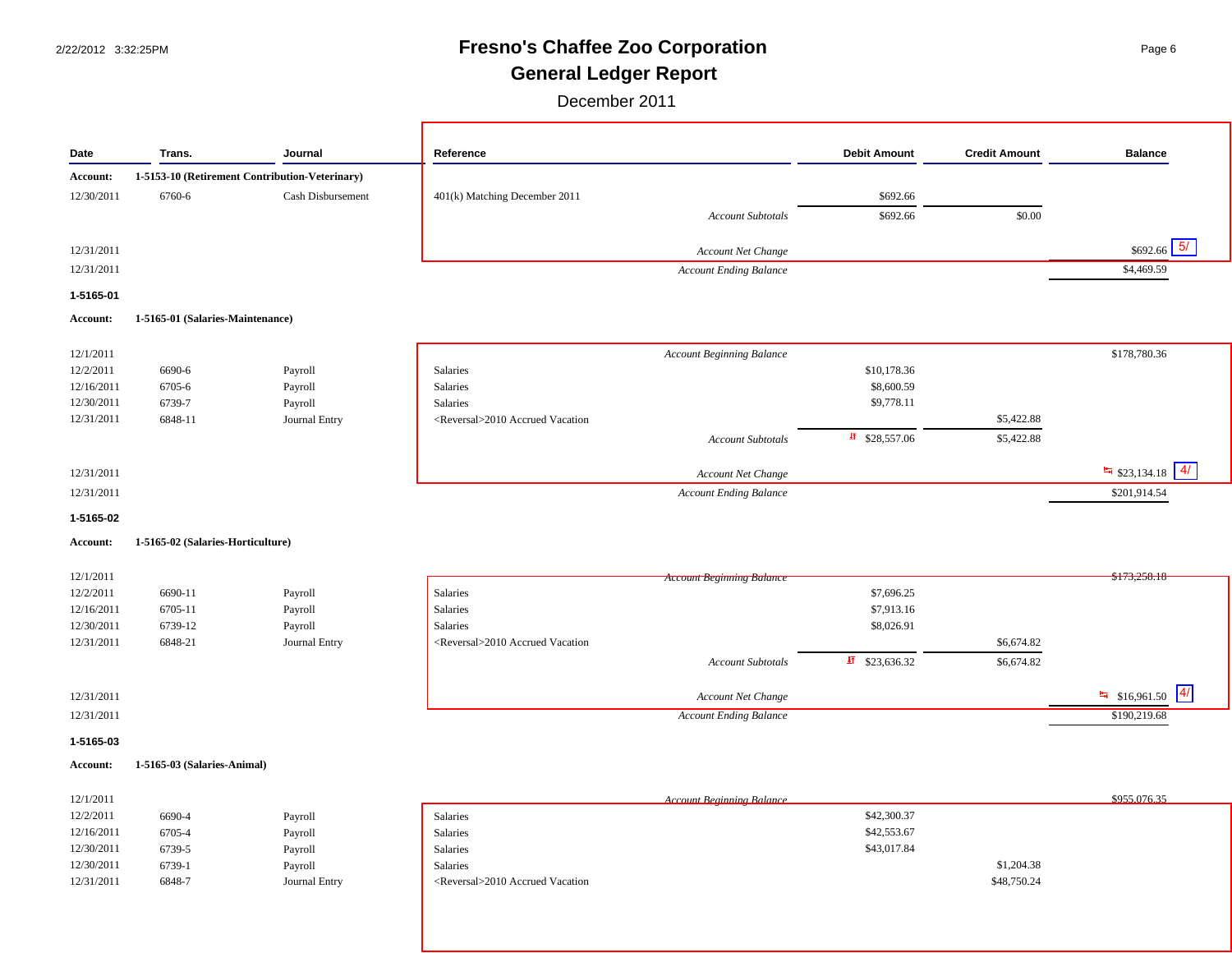# 2/22/2012 3:32:25PM **Fresno's Chaffee Zoo Corporation** Page 7 **General Ledger Report**

| Date       | Trans.                               | Journal       | Reference                                  |                                  | <b>Debit Amount</b>         | <b>Credit Amount</b>      | <b>Balance</b>                                         |
|------------|--------------------------------------|---------------|--------------------------------------------|----------------------------------|-----------------------------|---------------------------|--------------------------------------------------------|
| Account:   | 1-5165-03 (Salaries-Animal)          |               |                                            |                                  |                             |                           |                                                        |
|            |                                      |               |                                            | <b>Account Subtotals</b>         | $\frac{1}{2}$ \$127,871.88  | $\sqrt{41}$ \$49,954.62   |                                                        |
|            |                                      |               |                                            |                                  |                             |                           |                                                        |
| 12/31/2011 |                                      |               |                                            | Account Net Change               |                             |                           | $\frac{4}{14}$ \$77,917.26 3/                          |
| 12/31/2011 |                                      |               |                                            | <b>Account Ending Balance</b>    |                             |                           | \$1,032,993.61                                         |
| 1-5165-08  |                                      |               |                                            |                                  |                             |                           |                                                        |
| Account:   | 1-5165-08 (Salaries-Education)       |               |                                            |                                  |                             |                           |                                                        |
|            |                                      |               |                                            |                                  |                             |                           |                                                        |
| 12/1/2011  |                                      |               |                                            | <b>Account Beginning Balance</b> |                             |                           | \$396,705.56                                           |
| 12/2/2011  | 6690-3                               | Payroll       | Salaries                                   |                                  | \$11,586.41                 |                           |                                                        |
| 12/2/2011  | 6690-10                              | Payroll       | Salaries                                   |                                  | \$4,372.63                  |                           |                                                        |
| 12/16/2011 | 6705-3                               | Payroll       | Salaries                                   |                                  | \$11,193.83                 |                           |                                                        |
| 12/16/2011 | 6705-10                              | Payroll       | Salaries                                   |                                  | \$4,467.20                  |                           |                                                        |
| 12/30/2011 | 6739-4                               | Payroll       | Salaries                                   |                                  | \$13,059.27                 |                           |                                                        |
| 12/30/2011 | 6739-11                              | Payroll       | Salaries                                   |                                  | \$5,438.22                  |                           |                                                        |
| 12/31/2011 | 6848-5                               | Journal Entry | <reversal>2010 Accrued Vacation</reversal> |                                  |                             | \$16,835.20               |                                                        |
| 12/31/2011 | 6848-19                              | Journal Entry | <reversal>2010 Accrued Vacation</reversal> |                                  |                             | \$3,481.92                |                                                        |
|            |                                      |               |                                            | <b>Account Subtotals</b>         | $\overline{45}$ \$50,117.56 | $\frac{1}{2}$ \$20,317.12 |                                                        |
| 12/31/2011 |                                      |               |                                            | Account Net Change               |                             |                           | $\frac{H_{\overline{H}}}{\sqrt{29}}$ \$29,800.44<br>4/ |
| 12/31/2011 |                                      |               |                                            | <b>Account Ending Balance</b>    |                             |                           | \$426,506.00                                           |
| 1-5165-10  |                                      |               |                                            |                                  |                             |                           |                                                        |
| Account:   | 1-5165-10 (Salaries-Veterinary)      |               |                                            |                                  |                             |                           |                                                        |
|            |                                      |               |                                            |                                  |                             |                           |                                                        |
| 12/1/2011  |                                      |               |                                            | <b>Account Beginning Balance</b> |                             |                           | \$124,953.96                                           |
| 12/2/2011  | 6690-5                               | Payroll       | Salaries                                   |                                  | \$5,572.46                  |                           |                                                        |
| 12/16/2011 | 6705-5                               | Payroll       | Salaries                                   |                                  | \$5,561.48                  |                           |                                                        |
| 12/30/2011 | 6739-6                               | Payroll       | Salaries                                   |                                  | \$5,909.67                  |                           |                                                        |
| 12/31/2011 | 6848-9                               | Journal Entry | <reversal>2010 Accrued Vacation</reversal> |                                  |                             | \$7,125.73                |                                                        |
| 12/31/2011 | 6868-1                               | Journal Entry | <reversal>2010 Accrued Vacation</reversal> |                                  | \$7,125.73                  |                           |                                                        |
|            |                                      |               |                                            | <b>Account Subtotals</b>         | $\sqrt{15}$ \$24,169.34     | \$7,125.73                |                                                        |
| 12/31/2011 |                                      |               |                                            | Account Net Change               |                             |                           | $\frac{1}{2}$ \$17,043.61<br>5/                        |
|            |                                      |               |                                            |                                  |                             |                           |                                                        |
| 12/31/2011 |                                      |               |                                            | <b>Account Ending Balance</b>    |                             |                           | \$141,997.57                                           |
| 1-5200-01  |                                      |               |                                            |                                  |                             |                           |                                                        |
| Account:   | 1-5200-01 (Workers Comp-Maintenance) |               |                                            |                                  |                             |                           |                                                        |
| 12/1/2011  |                                      |               |                                            | <b>Account Beginning Balance</b> |                             |                           | \$11,043.62                                            |
| 12/2/2011  | 6690-85                              | Payroll       | Workers Comp                               |                                  | \$597.91                    |                           |                                                        |
|            |                                      |               |                                            |                                  |                             |                           |                                                        |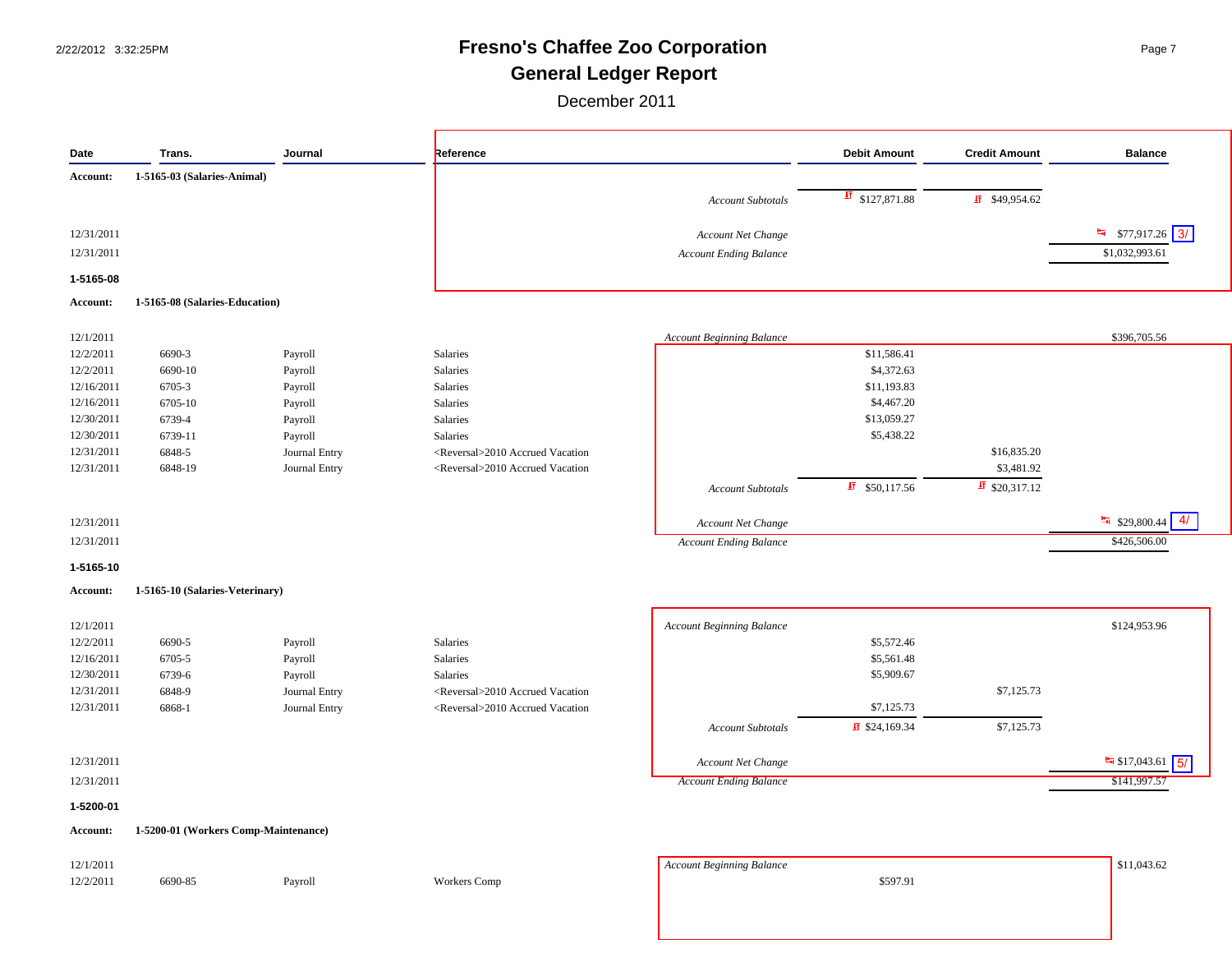# 2/22/2012 3:32:25PM **Fresno's Chaffee Zoo Corporation** Page 8 **General Ledger Report**

| Date<br>Trans.<br>Journal |                                       | Reference     |                     | <b>Debit Amount</b>              | <b>Credit Amount</b>       | <b>Balance</b>        |                                         |
|---------------------------|---------------------------------------|---------------|---------------------|----------------------------------|----------------------------|-----------------------|-----------------------------------------|
| Account:                  | 1-5200-01 (Workers Comp-Maintenance)  |               |                     |                                  |                            |                       |                                         |
| 12/16/2011                | 6705-88                               | Payroll       | Workers Comp        |                                  | \$524.32                   |                       |                                         |
| 12/30/2011                | 6739-114                              | Payroll       | <b>Workers</b> Comp |                                  | \$601.61                   |                       |                                         |
|                           |                                       |               |                     | <b>Account Subtotals</b>         | $\overline{45}$ \$1,723.84 | \$0.00                |                                         |
|                           |                                       |               |                     |                                  |                            |                       |                                         |
| 12/31/2011                |                                       |               |                     | Account Net Change               |                            |                       | $\frac{H_{\overline{H}}}{S1,723.84}$ 4/ |
| 12/31/2011                |                                       |               |                     | <b>Account Ending Balance</b>    |                            |                       | \$12,767.46                             |
| 1-5200-02                 |                                       |               |                     |                                  |                            |                       |                                         |
| Account:                  | 1-5200-02 (Workers Comp-Horticulture) |               |                     |                                  |                            |                       |                                         |
|                           |                                       |               |                     |                                  |                            |                       |                                         |
| 12/1/2011                 |                                       |               |                     | <b>Account Beginning Balance</b> |                            |                       | \$10,965.98                             |
| 12/2/2011                 | 6690-90                               | Payroll       | Workers Comp        |                                  | \$489.52                   |                       |                                         |
| 12/16/2011                | 6705-93                               | Payroll       | Workers Comp        |                                  | \$498.80                   |                       |                                         |
| 12/30/2011                | 6739-119                              | Payroll       | Workers Comp        |                                  | \$517.97                   |                       |                                         |
|                           |                                       |               |                     | <b>Account Subtotals</b>         | $\overline{41}$ \$1,506.29 | \$0.00                |                                         |
|                           |                                       |               |                     |                                  |                            |                       |                                         |
| 12/31/2011                |                                       |               |                     | Account Net Change               |                            |                       | $\frac{1}{2}$ \$1,506.29 4/             |
| 12/31/2011                |                                       |               |                     | <b>Account Ending Balance</b>    |                            |                       | \$12,472.27                             |
| 1-5200-03                 |                                       |               |                     |                                  |                            |                       |                                         |
| Account:                  | 1-5200-03 (Workers Comp-Animal)       |               |                     |                                  |                            |                       |                                         |
|                           |                                       |               |                     |                                  |                            |                       |                                         |
| 12/1/2011                 |                                       |               |                     | <b>Account Beginning Balance</b> |                            |                       | \$58,803.12                             |
| 12/2/2011                 | 6690-83                               | Payroll       | Workers Comp        |                                  | \$2,380.65                 |                       |                                         |
| 12/16/2011                | 6705-86                               | Payroll       | Workers Comp        |                                  | \$2,403.28                 |                       |                                         |
| 12/30/2011                | 6739-112                              | Payroll       | Workers Comp        |                                  | \$2,665.31                 |                       |                                         |
| 12/30/2011                | 6739-108                              | Payroll       | Workers Comp        |                                  |                            | \$77.53               |                                         |
| 12/31/2011                | 6765-1                                | Journal Entry | <b>Workers</b> Comp |                                  | \$241.85                   |                       |                                         |
|                           |                                       |               |                     | <b>Account Subtotals</b>         | $\frac{1}{21}$ \$7,691.09  | $\frac{1}{2}$ \$77.53 |                                         |
|                           |                                       |               |                     |                                  |                            |                       |                                         |
| 12/31/2011                |                                       |               |                     | Account Net Change               |                            |                       | $\frac{H_{\overline{u}}}{S7,613.56}$ 3/ |
| 12/31/2011                |                                       |               |                     | <b>Account Ending Balance</b>    |                            |                       | \$66,416.68                             |
| 1-5200-08                 |                                       |               |                     |                                  |                            |                       |                                         |
| Account:                  | 1-5200-08 (Workers Comp-Education)    |               |                     |                                  |                            |                       |                                         |
|                           |                                       |               |                     |                                  |                            |                       |                                         |
| 12/1/2011<br>12/2/2011    |                                       |               |                     | <b>Account Beginning Balance</b> | \$613.38                   |                       | \$29,983.21                             |
|                           | 6690-82                               | Payroll       | Workers Comp        |                                  | \$275.75                   |                       |                                         |
| 12/2/2011<br>12/16/2011   | 6690-89                               | Payroll       | Workers Comp        |                                  | \$594.36                   |                       |                                         |
|                           | 6705-85                               | Payroll       | Workers Comp        |                                  | \$281.71                   |                       |                                         |
| 12/16/2011                | 6705-92                               | Payroll       | <b>Workers</b> Comp |                                  |                            |                       |                                         |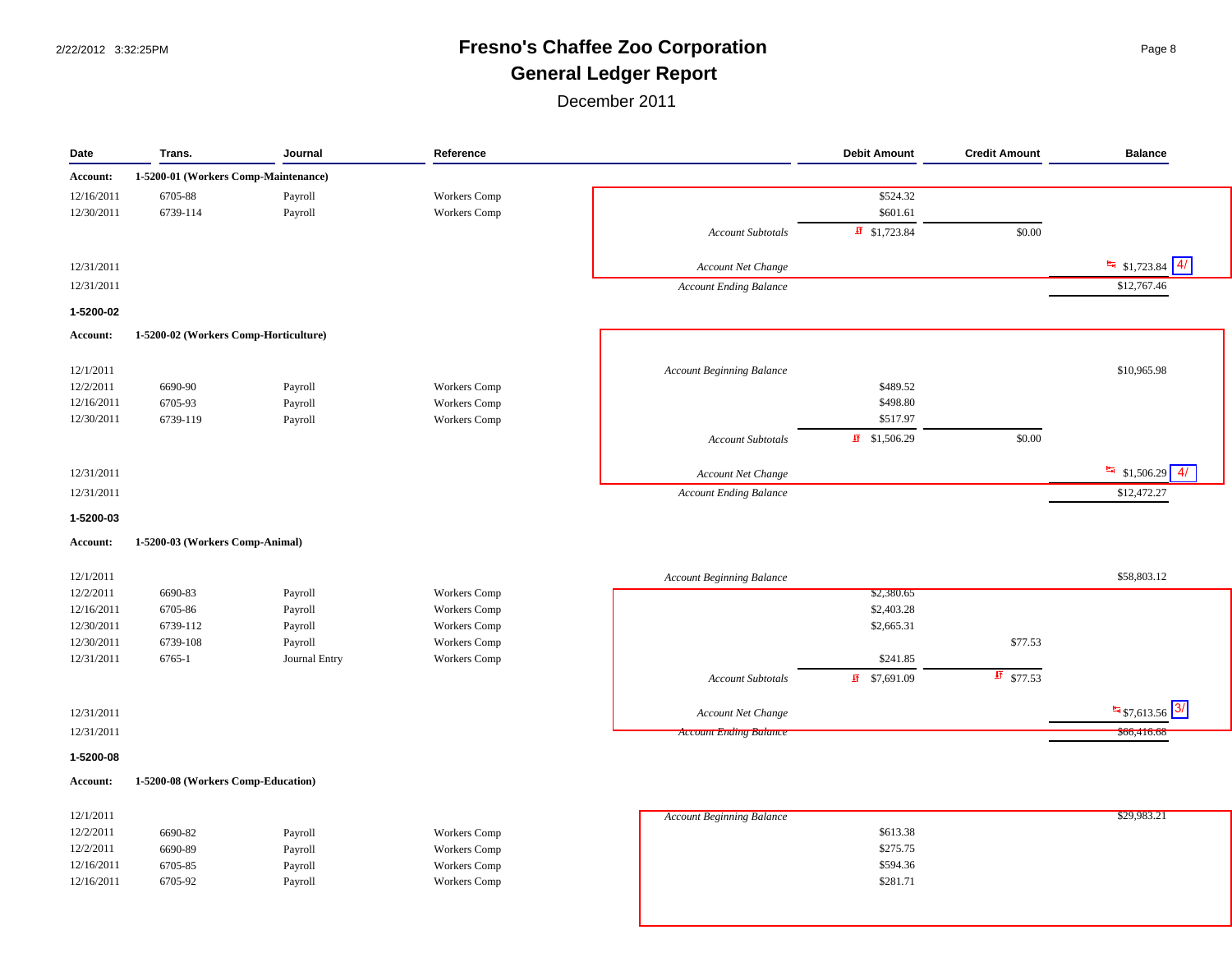# 2/22/2012 3:32:25PM **Fresno's Chaffee Zoo Corporation** Page 9 **General Ledger Report**

| Date       | Trans.                              | Journal       | Reference           |                                  | <b>Debit Amount</b>      | <b>Credit Amount</b>                 | <b>Balance</b>              |
|------------|-------------------------------------|---------------|---------------------|----------------------------------|--------------------------|--------------------------------------|-----------------------------|
| Account:   | 1-5200-08 (Workers Comp-Education)  |               |                     |                                  |                          |                                      |                             |
| 12/30/2011 | 6739-111                            | Payroll       | <b>Workers Comp</b> |                                  | \$708.16                 |                                      |                             |
| 12/30/2011 | 6739-118                            | Payroll       | <b>Workers Comp</b> |                                  | \$343.06                 |                                      |                             |
| 12/31/2011 | 6765-2                              | Journal Entry | <b>Workers Comp</b> |                                  | \$354.73                 |                                      |                             |
|            |                                     |               |                     | <b>Account Subtotals</b>         | 虾<br>\$3,171.15          | \$0.00                               |                             |
| 12/31/2011 |                                     |               |                     | Account Net Change               |                          |                                      | $\frac{1}{4}$ \$3,171.15 4/ |
| 12/31/2011 |                                     |               |                     | <b>Account Ending Balance</b>    |                          |                                      | \$33,154.36                 |
| 1-5200-10  |                                     |               |                     |                                  |                          |                                      |                             |
| Account:   | 1-5200-10 (Workers Comp-Veterinary) |               |                     |                                  |                          |                                      |                             |
| 12/1/2011  |                                     |               |                     | <b>Account Beginning Balance</b> |                          |                                      | \$8,047.83                  |
| 12/2/2011  | 6690-84                             | Payroll       | <b>Workers</b> Comp |                                  | \$358.35                 |                                      |                             |
| 12/16/2011 | 6705-87                             | Payroll       | Workers Comp        |                                  | \$357.88                 |                                      |                             |
| 12/30/2011 | 6739-113                            | Payroll       | Workers Comp        |                                  | \$379.88                 |                                      |                             |
|            |                                     |               |                     | Account Subtotals                | $\frac{1}{2}$ \$1,096.11 | \$0.00                               |                             |
| 12/31/2011 |                                     |               |                     | Account Net Change               |                          |                                      | $\frac{1}{2}$ \$1,096.11 5/ |
| 12/31/2011 |                                     |               |                     | <b>Account Ending Balance</b>    |                          |                                      | \$9,143.94                  |
| 12/1/2011  |                                     |               |                     |                                  |                          | <b>Grand Total Beginning Balance</b> | \$2,565,522.60              |
| 12/31/2011 |                                     |               |                     |                                  |                          | <b>Grand Total Net Change</b>        | \$238,348.25                |
| 12/31/2011 |                                     |               |                     |                                  |                          | <b>Grand Total Ending Balance</b>    | \$2,803,870.85              |
|            |                                     |               |                     |                                  |                          |                                      |                             |